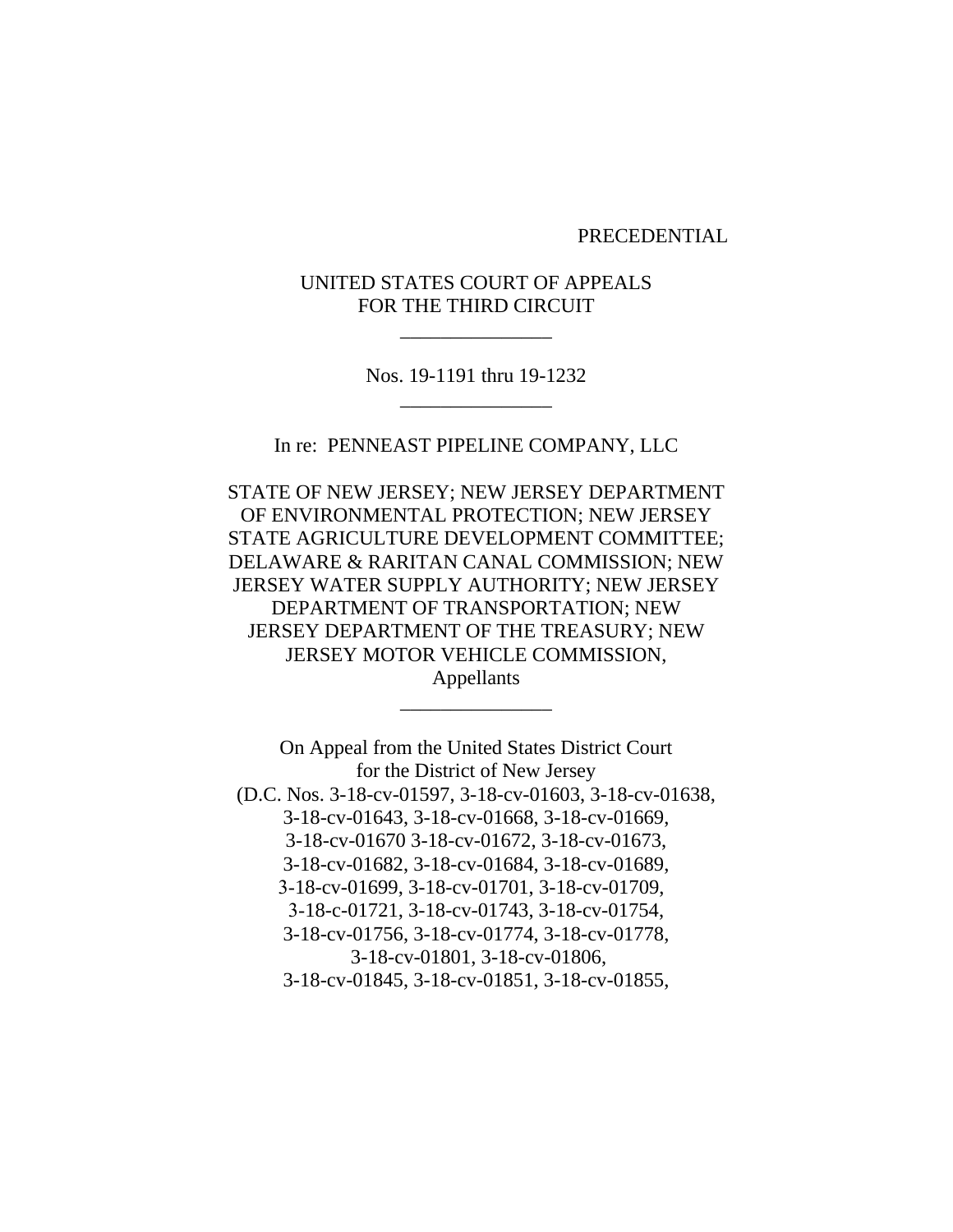3-18-cv-01859, 3-18-cv-01863, 3-18-cv-01869, 3-18-cv-01874, 3-18-cv-01896, 3-18-cv-01905, 3-18-cv-01938, 3-18-cv-01942, 3-18-cv-01973, 3-18-cv-01974, 3-18-cv-01976, 3-18-cv-01990, 3-18-cv-01995, 3-18-cv-02001, 3-18-cv-02003 and 3-18-cv-02014) District Judge: Hon. Brian R. Martinotti

> Argued June 10, 2019

\_\_\_\_\_\_\_\_\_\_\_\_\_\_\_

Before: JORDAN, BIBAS, and NYGAARD, *Circuit Judges.*

> (Filed: September 10, 2019) \_\_\_\_\_\_\_\_\_\_\_\_\_\_\_

Mark A. Collier Jeremy Feigenbaum [ARGUED] Office of Attorney General of New Jersey Division of Criminal Justice 25 Market Street Richard J. Hughes Justice Complex Trenton, NJ 08625 *Counsel for Appellants, State of New Jersey, New Jersey Dept. of Environmental Protection, New Jersey State Agriculture Dev. Committee, New Jersey Motor Vehicle Commission, Delaware & Raritan Canal Commission, New Jersey Water Supply Authority, New Jersey Department of Transportation, New Jersey Department of Treasury,*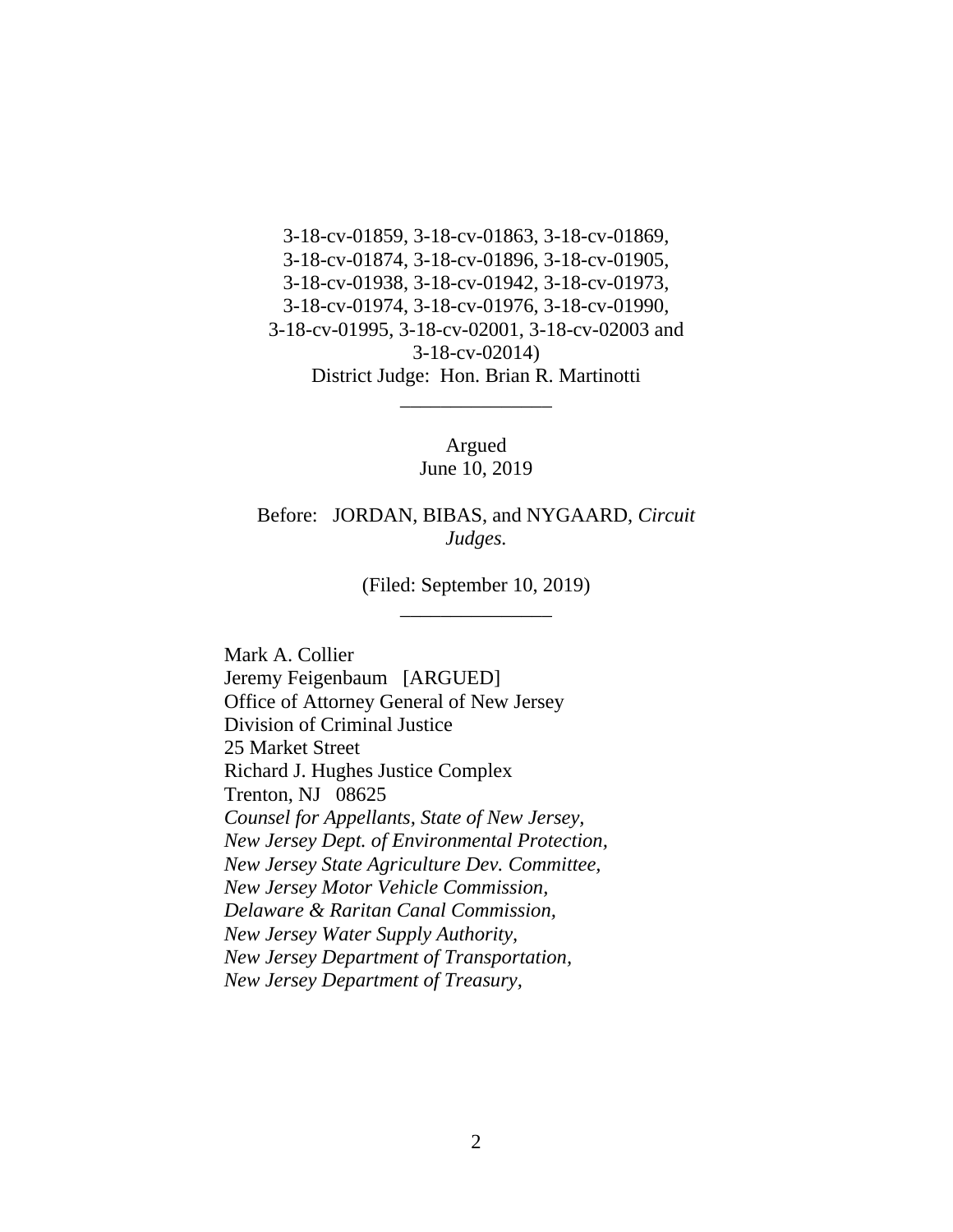Jennifer Selendy Selendy & Gay 1290 Avenue of the Americas  $-17<sup>th</sup>$  Floor New York, NY 10104 *Counsel for Amicus Appellant Niskanen Center*

Marueen T. Coghlan James M. Graziano [ARGUED] Archer & Greiner One Centennial Square 33 East Euclid Avenue Haddonfield, NJ 08033 *Counsel for Appellee PennEast Pipeline Co, LLC*

Lela Hollabaugh Bradley Arant Boult Cummings 1600 Division Street – Suite 700 Nashville, TN 37203

Anna M. Manasco Bradley Arant Boult Cummings 1819 Fifth Avenue North One Federal Place Birmingham AL 35203 *Counsel for Amicus Appellees Interstate Natural Gas Association of America, American Petroleum Institute, Chamber of Commerce of the United States of America, National Association of Manufacturers*

#### OPINION OF THE COURT

\_\_\_\_\_\_\_\_\_\_\_\_\_\_\_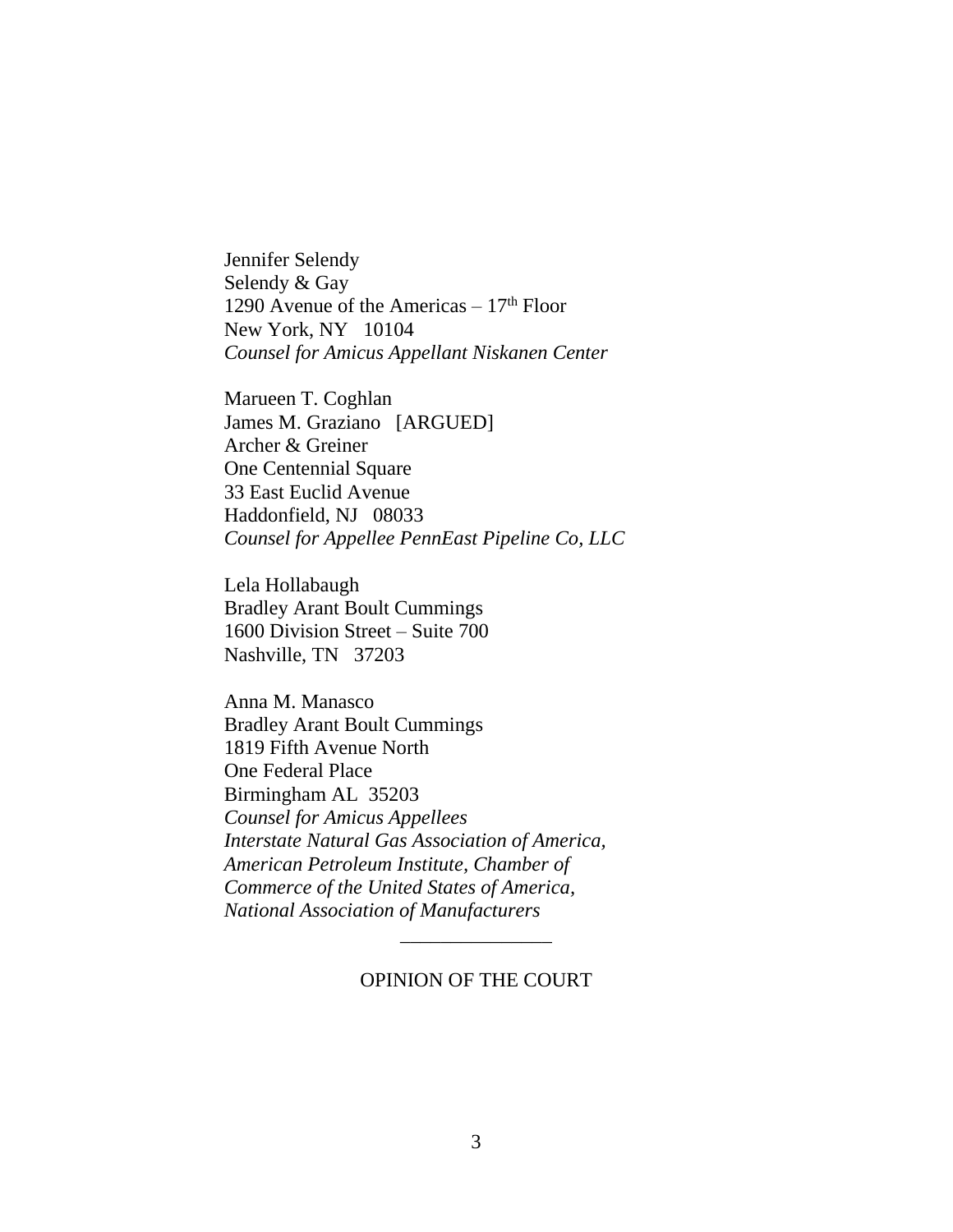JORDAN, *Circuit Judge*.

The Natural Gas Act ("NGA"), 15 U.S.C. §§ 717–717z, allows private gas companies to exercise the federal government's power to take property by eminent domain, provided certain jurisdictional requirements are met. This appeal calls on us to decide whether that delegation of power allows gas companies to hale unconsenting States into federal court to condemn State property interests.

\_\_\_\_\_\_\_\_\_\_\_\_\_\_\_

PennEast Pipeline Company ("PennEast") is scheduled to build a pipeline through Pennsylvania and New Jersey. The company obtained federal approval for the project and promptly sued pursuant to the NGA to condemn and gain immediate access to properties along the pipeline route. Fortytwo of those properties are owned, at least in part, by the State of New Jersey or various arms of the State. New Jersey sought dismissal of PennEast's condemnation suits for lack of jurisdiction, citing the Eleventh Amendment to the United States Constitution, and, separately, arguing that PennEast failed to satisfy the jurisdictional requirements of the NGA. Broadly speaking, the Eleventh Amendment recognizes that States enjoy sovereign immunity from suits by private parties in federal court. New Jersey has not consented to PennEast's condemnation suits, so those legal proceedings can go forward only if they are not barred by the State's immunity. The District Court held that they are not barred and granted PennEast orders of condemnation and preliminary injunctive relief for immediate access to the properties. New Jersey has appealed.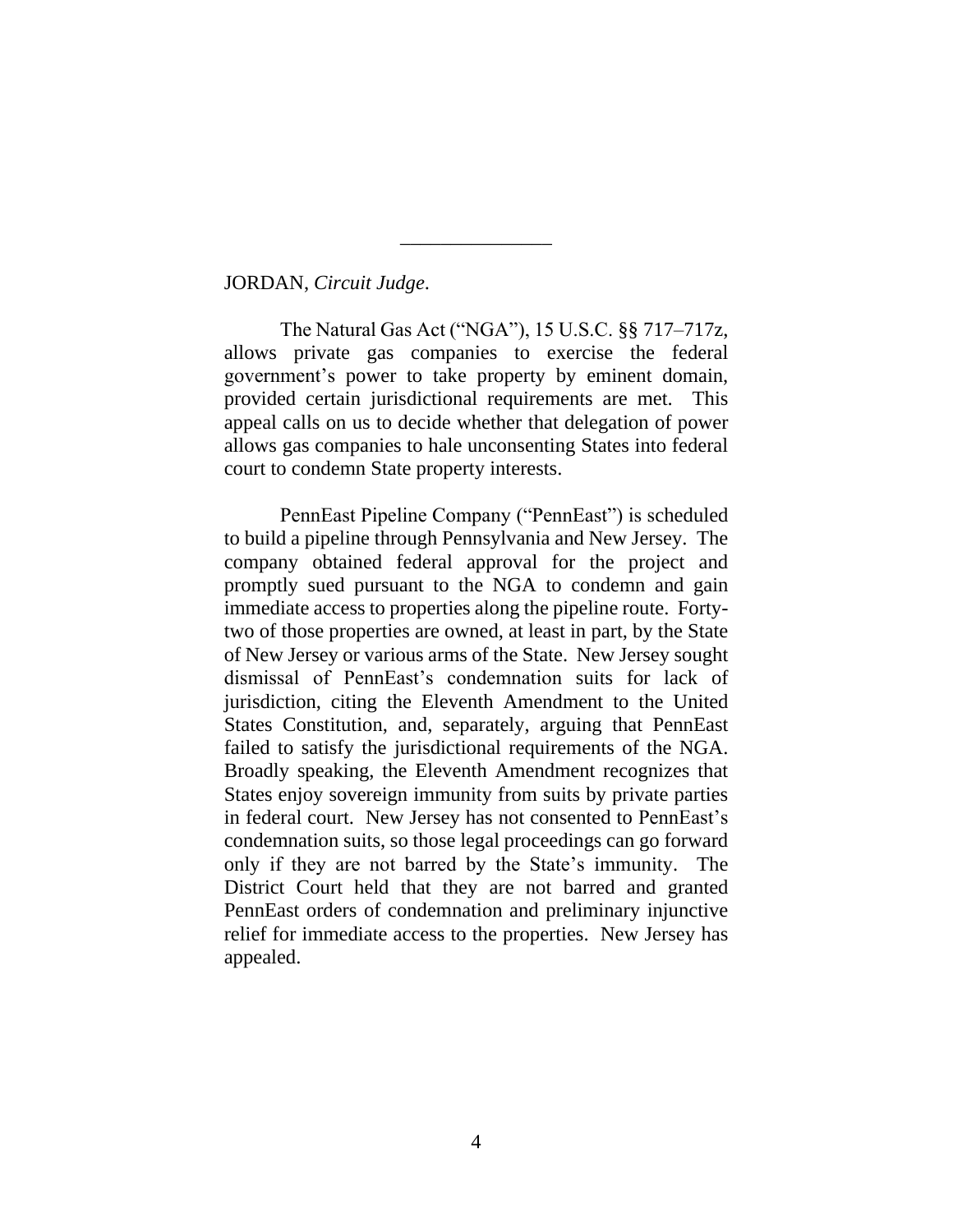We will vacate because New Jersey's sovereign immunity has not been abrogated by the NGA, nor has there been – as PennEast argues – a delegation of the federal government's exemption from the State's sovereign immunity. The federal government's power of eminent domain and its power to hale sovereign States into federal court are separate and distinct. In the NGA, Congress has delegated the former. Whether the federal government can delegate its power to override a State's Eleventh Amendment immunity is, however, another matter entirely. While there is reason to doubt that, we need not answer that question definitively since, even if a delegation of that sort could properly be made, nothing in the text of the NGA suggests that Congress intended the statute to have such a result. PennEast's condemnation suits are thus barred by the State's Eleventh Amendment immunity. We will therefore vacate the District Court's order with respect to New Jersey's property interests and remand the matter for the dismissal of any claims against New Jersey.

# **I. BACKGROUND**

The NGA authorizes private gas companies to acquire "necessary right[s]-of-way" for their pipelines "by the exercise of the right of eminent domain[,]" if three conditions are met. 15 U.S.C. § 717f(h). First, the gas company seeking to condemn property must have obtained a Certificate of Public Convenience and Necessity (a "Certificate") from the Federal Energy Regulatory Commission ("FERC"). *Id*. Second, it must show that it was unable to "acquire [the property] by contract" or "agree with the owner of property" about the amount to be paid. *Id.* Third and finally, the value of the property condemned must exceed \$3,000. *Id*.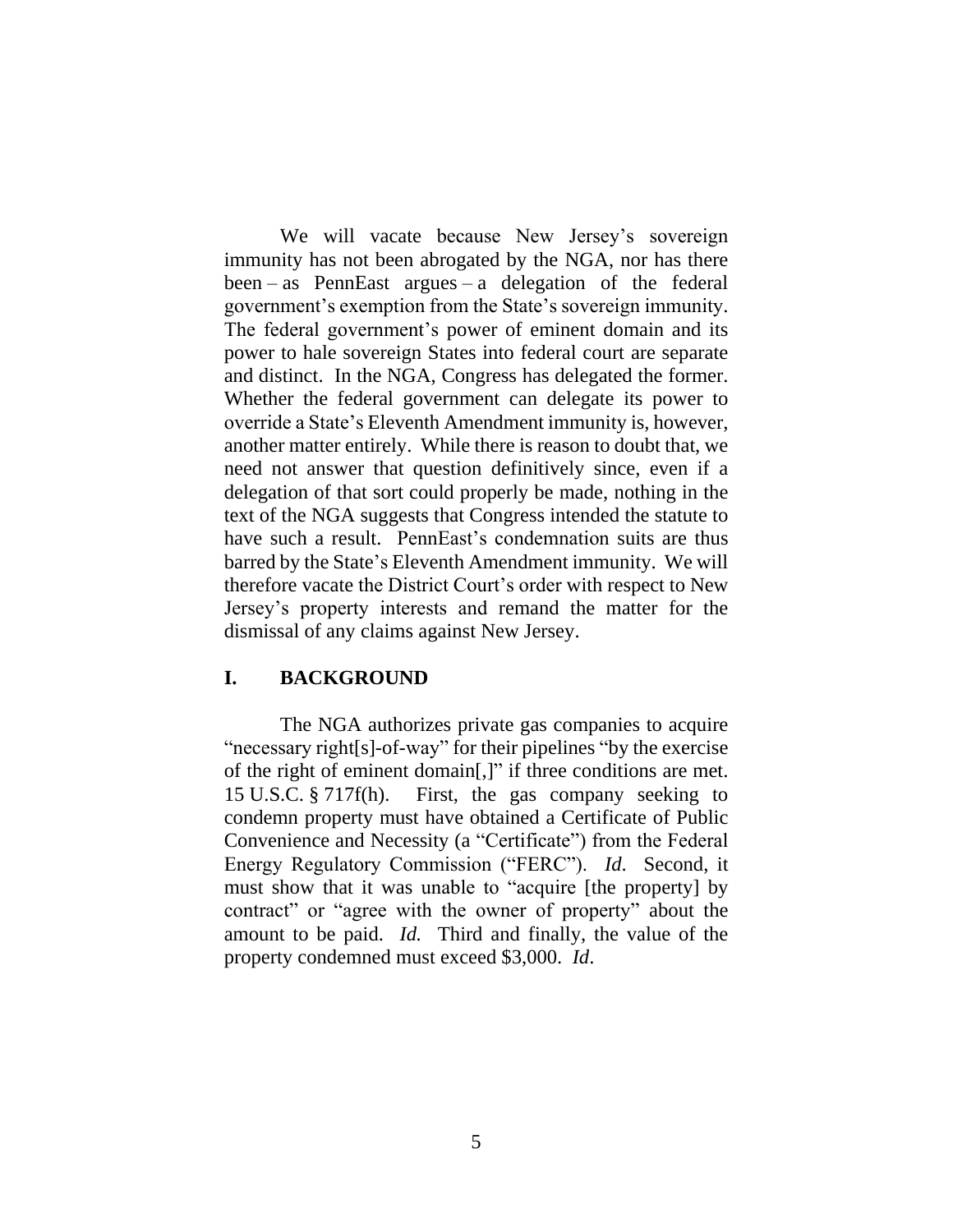In the fall of 2015, PennEast applied for a Certificate for its proposed 116-mile pipeline running from Luzerne County, Pennsylvania to Mercer County, New Jersey (the "project"). After a multi-year review, <sup>1</sup> FERC granted PennEast's application and issued a Certificate for the project, concluding that, so long as PennEast met certain conditions, "the public convenience and necessity require[d] approval of PennEast's proposal[ $.]$ "<sup>2</sup> (App. at 226.)

 $\overline{a}$ 

<sup>2</sup> Multiple parties, including New Jersey, challenged FERC's decision in the United States Court of Appeals for the District of Columbia. Petition for Review, *Delaware Riverkeeper Network v. FERC*, No. 18-1128 (D.C. Cir. filed

<sup>&</sup>lt;sup>1</sup> That review unfolded as follows: In February 2015, FERC published notice in the *Federal Register* and mailed it to some 4,300 interested parties. FERC received over 6,000 written comments in response and heard from 250 speakers at three public meetings. The following summer, FERC issued a draft Environmental Impact Statement ("EIS") for the project. It also published notice in the *Federal Register* and mailed the draft EIS to over 4,280 interested parties. In response, FERC received more than 4,100 letters and heard from 420 (out of 670) attendees at six public meetings.

To address environmental and engineering concerns raised by the public, PennEast filed 33 route modifications. FERC then provided notice to newly affected landowners. The following spring, FERC published a final EIS in the *Federal Register*. That final EIS sought to address all substantive comments on the draft EIS. FERC concluded that nearly all New Jersey parcels "subject to types of conservation or open space protective easements will generally retain their conservation and open space characteristics[.]" (App. at 268.)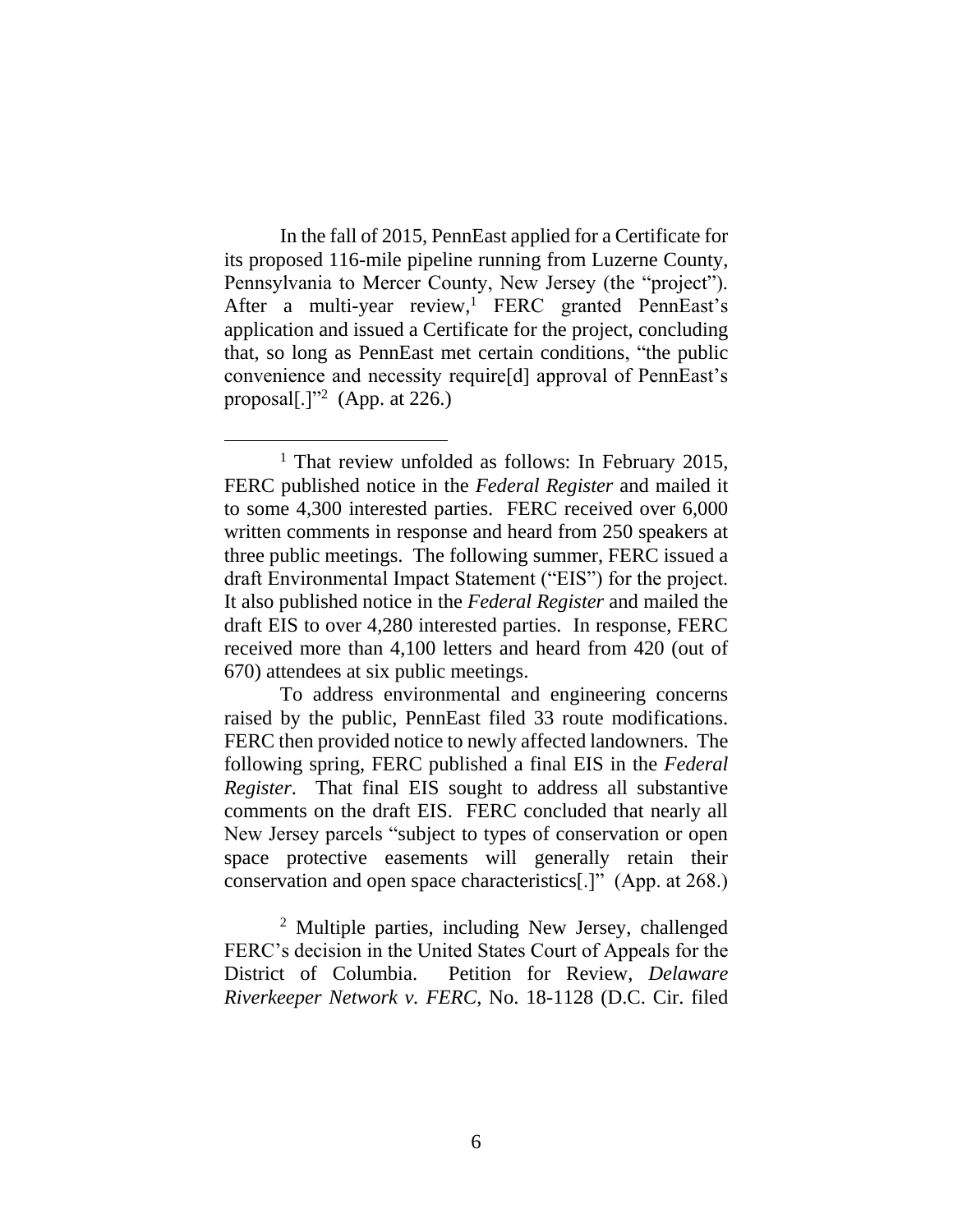Certificate in hand, PennEast filed verified complaints in the United States District Court for the District of New Jersey, asking for orders of condemnation for 131 properties along the pipeline route, determinations of just compensation for those properties, and preliminary and permanent injunctive relief to gain immediate access to and possession of the properties to begin construction of its pipeline. Forty-two of the 131 property interests PennEast sought to condemn belong to New Jersey or arms of the State (collectively, the "State" or "New Jersey").<sup>3</sup> The State holds possessory interests in two of the properties and non-possessory interests – most often,

May 9, 2018). That petition remains pending. Several property owners also petitioned FERC for rehearing. Those petitions were all "rejected, dismissed, or denied[.]" (App. at 31.)

<sup>&</sup>lt;sup>3</sup> This appeal was filed on behalf of the State of New Jersey, the New Jersey Department of Environmental Protection ("NJDEP"), the State Agriculture Development Committee ("SADC"), the Delaware & Raritan Canal Commission ("DRCC"), the New Jersey Department of the Treasury, the New Jersey Department of Transportation, the New Jersey Water Supply Authority, and the New Jersey Motor Vehicle Commission. It is undisputed that those various entities are arms of the State, and PennEast does not suggest that any of those entities should have anything less than Eleventh Amendment immunity to the same extent as the State of New Jersey.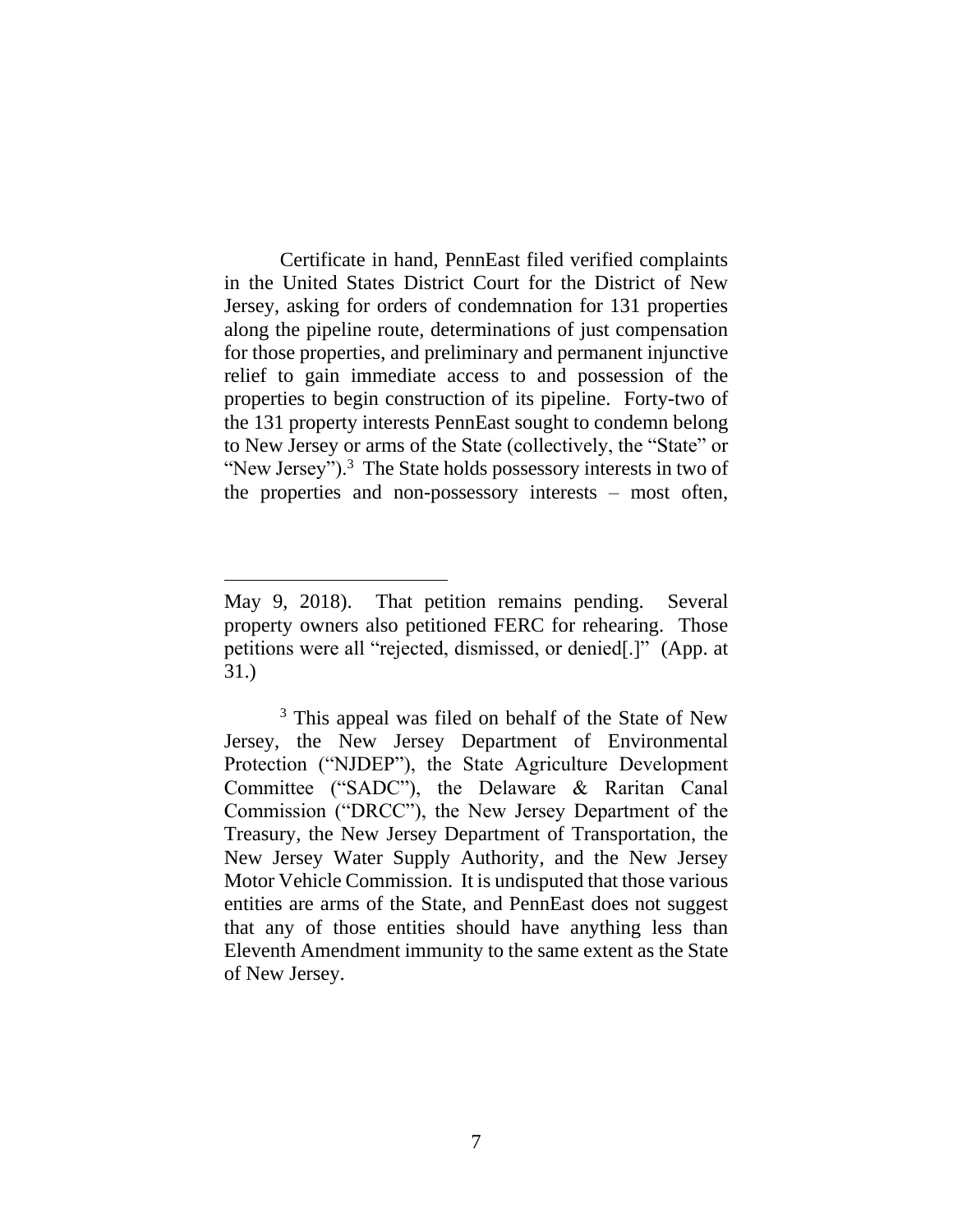easements requiring that the land be preserved for recreational, conservation, or agricultural use – in the rest.<sup>4</sup>

After PennEast filed its complaints, the District Court ordered the affected property owners to show cause why the Court should not grant the relief sought.<sup>5</sup> New Jersey filed a

 $\overline{a}$ 

The State has spent over a billion dollars on its preservation efforts. As of 2017, New Jersey had "helped to preserve over 650,000 acres of land[,]" and the "SADC and its partners had preserved over 2,500 farms and over 200,000 acres of farmland." (Opening Br. at 6 (citing App. at 94, 108).)

<sup>5</sup> The defendants include the State, as well as various townships, property trusts, utility companies, and individual property owners.

<sup>&</sup>lt;sup>4</sup> New Jersey owns those property interests as part its attempt to preserve farmland and open space in the State. *Cf.* N.J. Const. art. VIII, § 2 ¶¶ 6-7 (setting aside tax dollars for open space and farmland preservation). For decades now, the State has operated preservation programs aimed at preserving such land. For example, NJDEP's "Green Acres" program authorizes the State to purchase, and help local governments purchase, land for recreation and conservation. N.J. Stat. Ann. §§ 13:8A-1 to -56. New Jersey's Agriculture Retention and Development Act also empowers the SADC to preserve farmland by buying such land in fee simple or by buying development easements to preserve the land for agricultural uses. *Id.* §§ 4:1C-11 to -48. The State also owns and maintains easements along the Delaware Canal through DRCC to protect the State's water quality and vegetation. *Id.* §§ 13:13A-1 to - 15; N.J. Admin. Code § 7:45-9.3.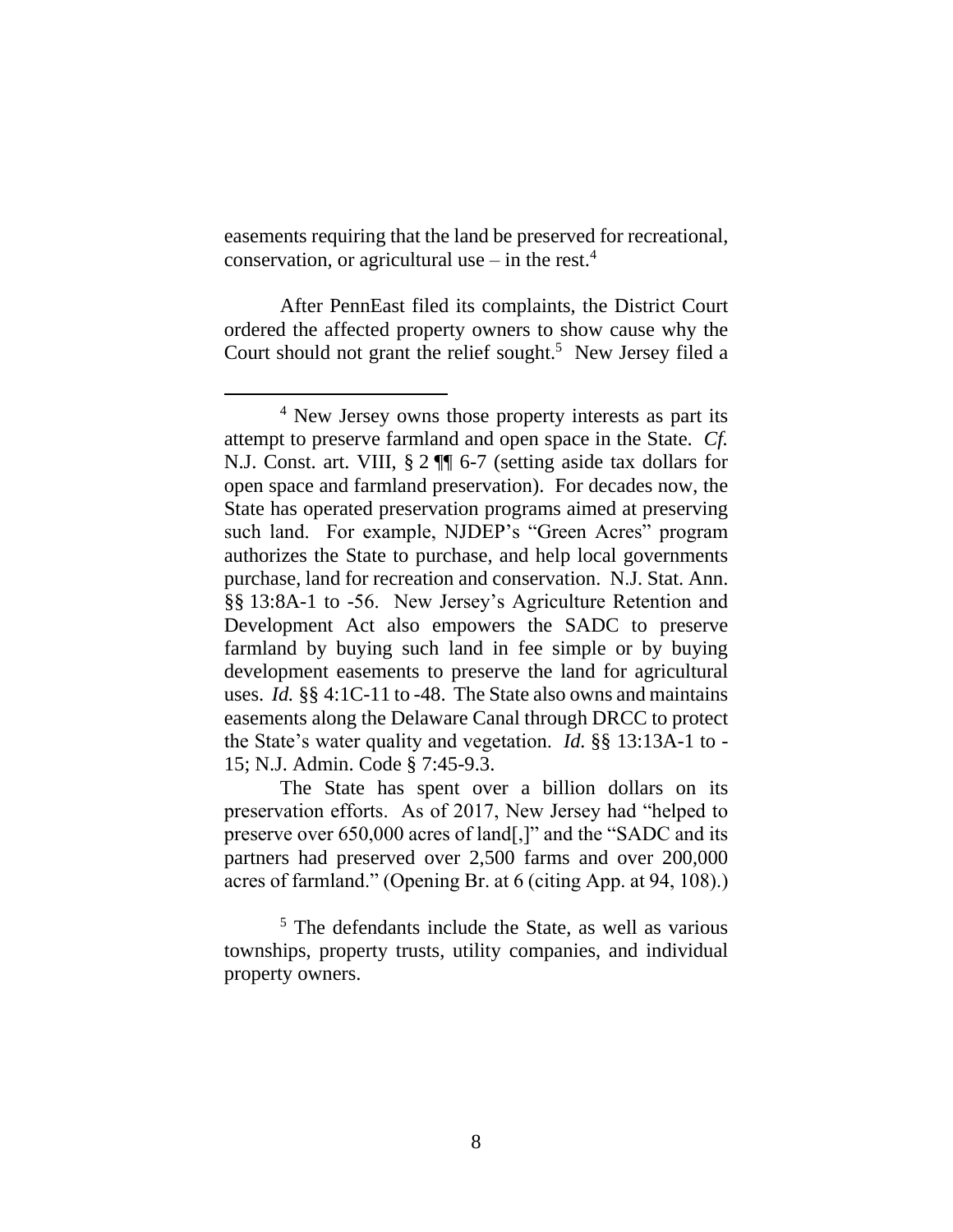brief invoking its Eleventh Amendment immunity and arguing for dismissal of the complaints against it. It also argued that PennEast had failed to satisfy the jurisdictional requirements of the NGA by not attempting to contract with the State for its property interests.

After hearings on the show-cause order,<sup>6</sup> the District Court granted PennEast's application for orders of condemnation and for preliminary injunctive relief. At the outset, the Court rejected New Jersey's assertion of Eleventh Amendment immunity. It found that "PennEast ha[d] been vested with the federal government's eminent domain powers and stands in the shoes of the sovereign[,]" making Eleventh Amendment immunity inapplicable. (App. at 33.) The Court reasoned that, because "the NGA expressly allows 'any holder of a certificate of public convenience and necessity'" to condemn property, PennEast could do so here – even for property owned by the State. (App. at 33 (quoting 15 U.S.C.  $§ 717f(h)).$ 

Next, the Court held that PennEast met the three requirements of the NGA, entitling it to exercise the federal government's eminent domain power. First, it found that PennEast holds a valid Certificate for the project. Next, it

<sup>6</sup> The Court held three hearings to accommodate the large number of defendants involved. Each hearing "generally proceeded the same way: First, PennEast was permitted to address the Court, followed by [property owners] represented by counsel. Next, any property owner in attendance was permitted to address the Court, giving first priority to any party who had filed an opposition. PennEast was permitted to respond." (App. at 29.)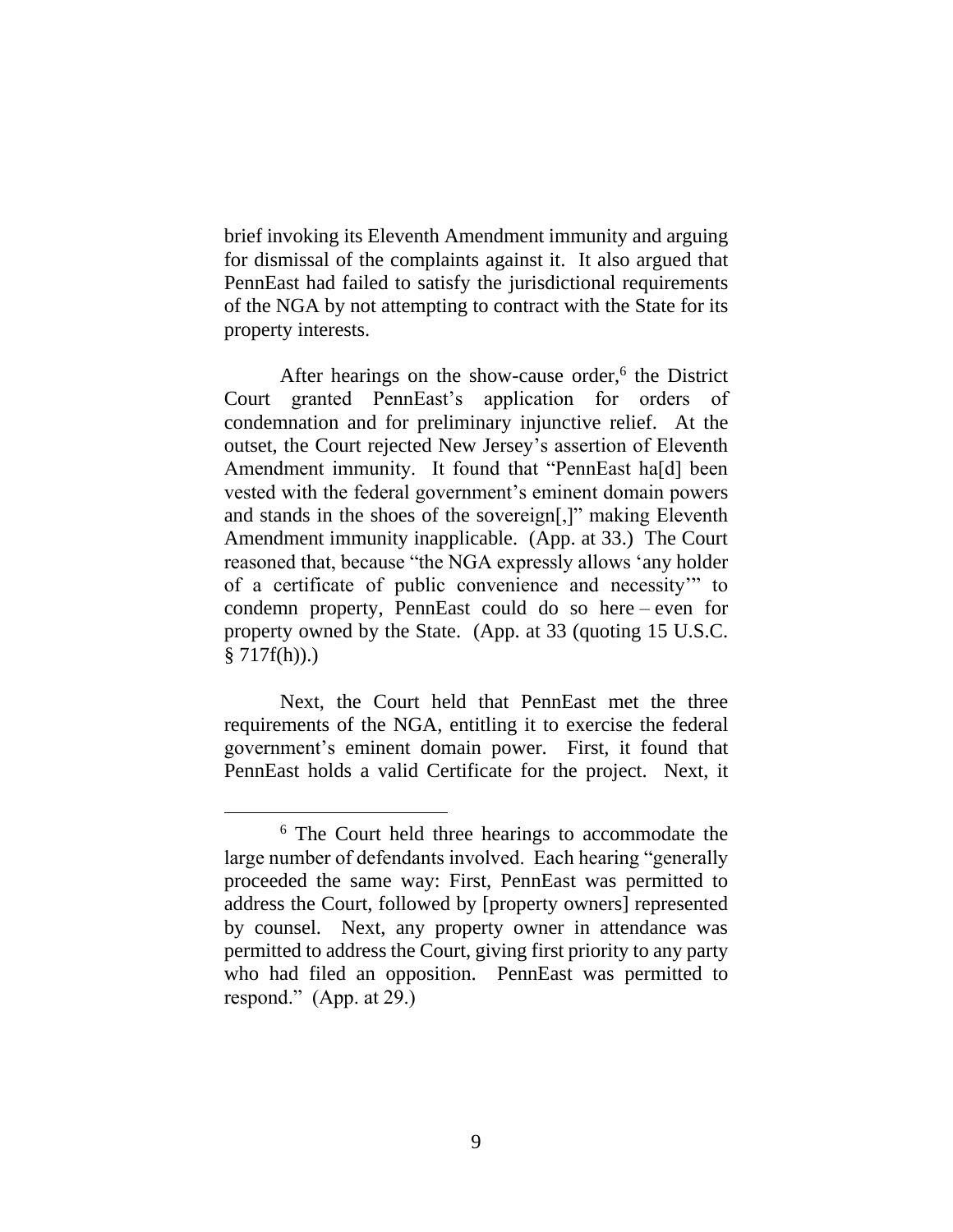concluded that PennEast had been unable to "acquire by contract, or [was] unable to agree with the owner of property to the compensation to be paid for" the affected properties. (App. at 48 (alteration in original) (quoting 15 U.S.C. § 717f(h)).) On that point, the Court rejected the State's contention that PennEast had to negotiate with the holders of all property interests, including easement holders. In the District Court's view, § 717f(h) refers only to the "*owner* of [the] property[,]" meaning the owner of the possessory interest. (App. at 48 n.49.) Finally, the Court found that the statute's property value requirement was satisfied because PennEast had extended offers exceeding \$3,000 for each property. The Court thus granted PennEast's request for orders of commendation.

The District Court went on to hold that PennEast had satisfied the familiar four-factor test for preliminary injunctive relief. To obtain a preliminary injunction, the movant must show "1) that there is reasonable probability of success on the merits, 2) that there will be irreparable harm to the movant in the absence of relief, 3) that granting the injunction will not result in greater harm to the nonmoving party, and 4) that the public interest favors granting the injunction." *Transcon. Gas Pipe Line Co. v. Conestoga Twp.*, 907 F.3d 725, 732 (3d Cir. 2018). As to the first factor, the Court said that PennEast had already effectively succeeded on the merits, given that "the Court ha[d] found PennEast satisfied the elements of § 717f(h) and is therefore entitled to condemnation orders." (App. at 50.) As to the second factor, the Court found that, without an injunction, PennEast would suffer irreparable harm in the form of non-recoupable financial losses and construction delays. For the third factor, the Court noted that, while it had "carefully considered a wide range of arguments from Defendants regarding the harm PennEast's possession will cause," the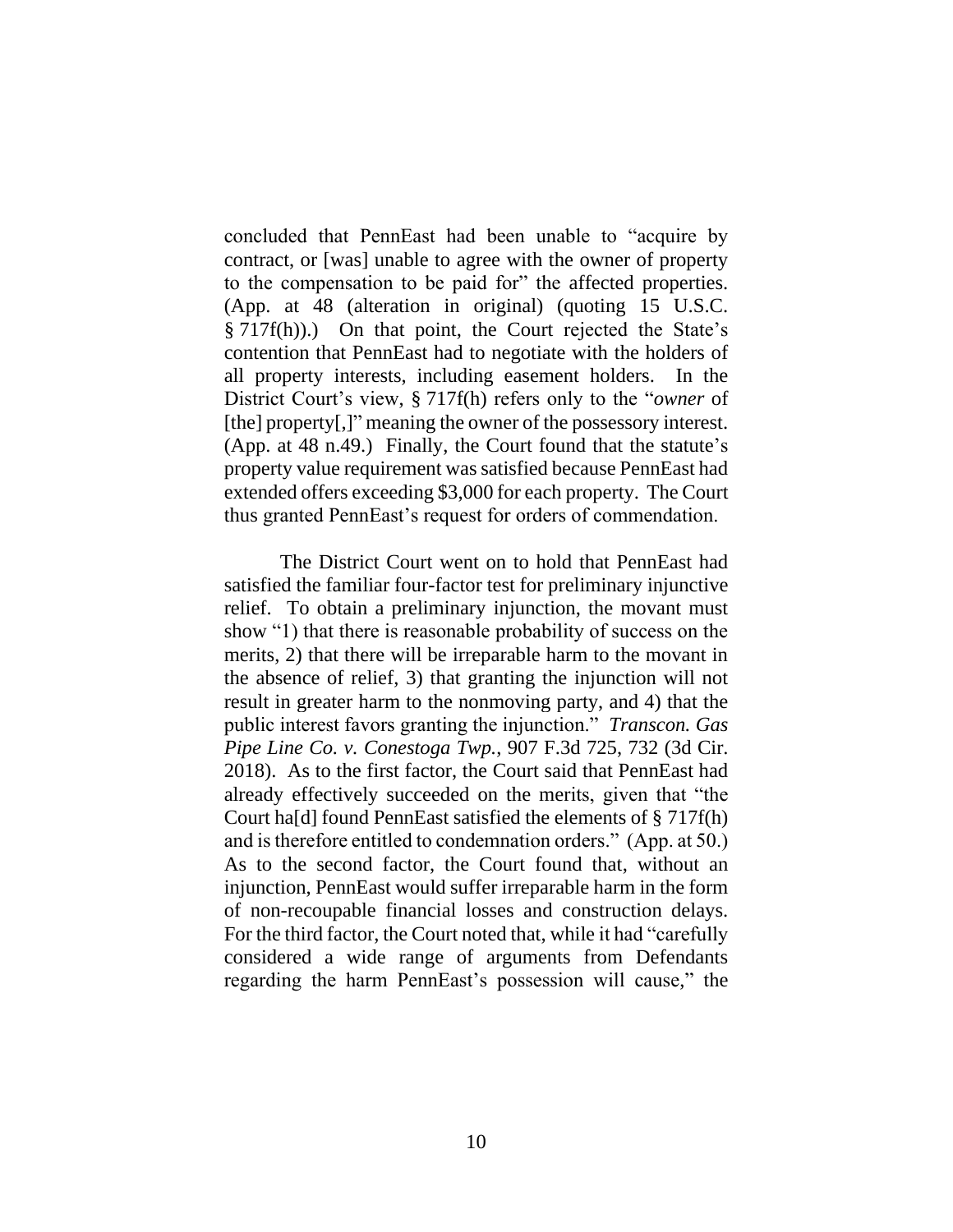property owners would not be harmed "by the Court granting immediate possession" because they would receive just compensation. (App. at 53, 55.) Lastly, the Court was persuaded, especially in light of FERC's conclusion about public necessity, that the project is in the public interest. Having found all four factors weighed in favor of granting a preliminary injunction, the Court ordered that relief.<sup>7</sup> It then appointed five individuals to serve as special masters and condemnation commissioners to determine just compensation awards.

New Jersey moved for reconsideration of the District Court's denial of sovereign immunity and sought a stay of the District Court's order to prevent PennEast from taking immediate possession of the State's properties. As described more fully herein, *see infra* Part III–B.1., it argued that, based on the Supreme Court's decision in *Blatchford v. Native Village of Noatak*, 501 U.S. 775 (1991), the United States lacks the constitutional authority to delegate to private entities like PennEast the capacity to sue a State. The District Court denied that motion, concluding that *Blatchford* does not apply to condemnation actions brought pursuant to the NGA.

The State timely appealed. It also moved to stay the District Court's order pending resolution of this appeal and to expedite our consideration of the dispute. We granted that

<sup>&</sup>lt;sup>7</sup> In addition to allowing PennEast to take immediate possession of the properties, the Court ordered that the U.S. Marshals could investigate, arrest, imprison, or bring to Court any property owner who violated the Court's order.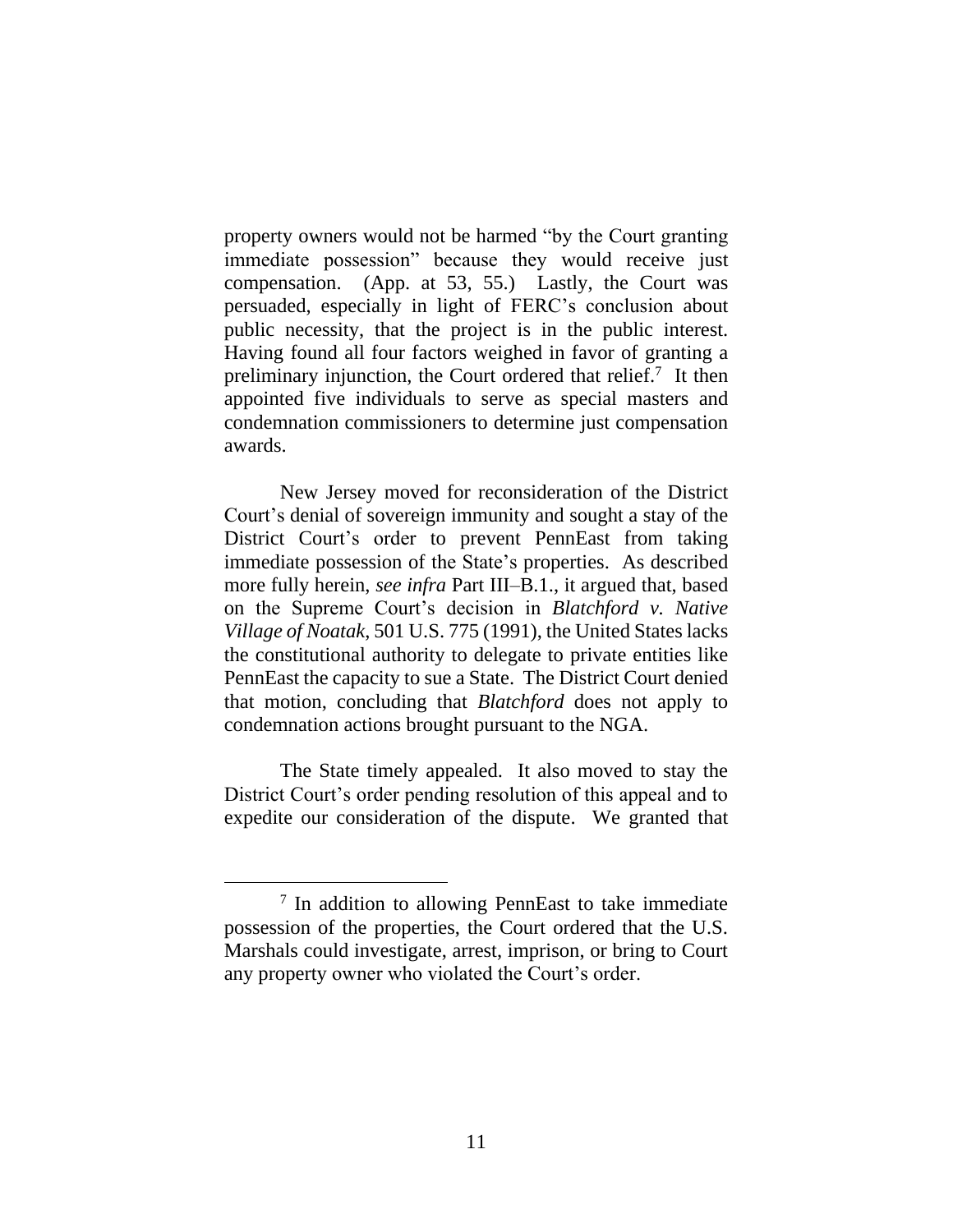motion in part, preventing construction of the pipeline and expediting the appeal.

# **II. JURISDICTION AND STANDARD OF REVIEW**

New Jersey contests jurisdiction in these condemnation actions, asserting here, as it did in the District Court, its sovereign immunity. For the reasons that follow, we agree with it that the District Court lacked subject matter jurisdiction over the suits insofar as they implicated the State's property interests. We, however, have jurisdiction under 28 U.S.C. § 1291 to review the denial of New Jersey's claim of Eleventh Amendment immunity. *Puerto Rico Aqueduct & Sewer Auth. v. Metcalf & Eddy, Inc.*, 506 U.S. 139, 147 (1993); *see Cooper v. Se. Pa. Transp. Auth.*, 548 F.3d 296, 298 (3d Cir. 2008) ("An order denying Eleventh Amendment immunity is immediately appealable as a final order under the collateral order doctrine."). And, pursuant to 28 U.S.C. § 1292(a)(1), we have jurisdiction to review the grant of an injunction.

We exercise plenary review over a claim of sovereign immunity. *Karns v. Shanahan*, 879 F.3d 504, 512 (3d Cir. 2018). We review the grant of a preliminary injunction for abuse of discretion but review de novo the legal conclusions underlying the grant. *McNeil Nutritionals, LLC v. Heartland Sweeteners, LLC*, 511 F.3d 350, 357 (3d Cir. 2007).

## **III. DISCUSSION**

The Eleventh Amendment declares that:

The Judicial power of the United States shall not be construed to extend to any suit in law or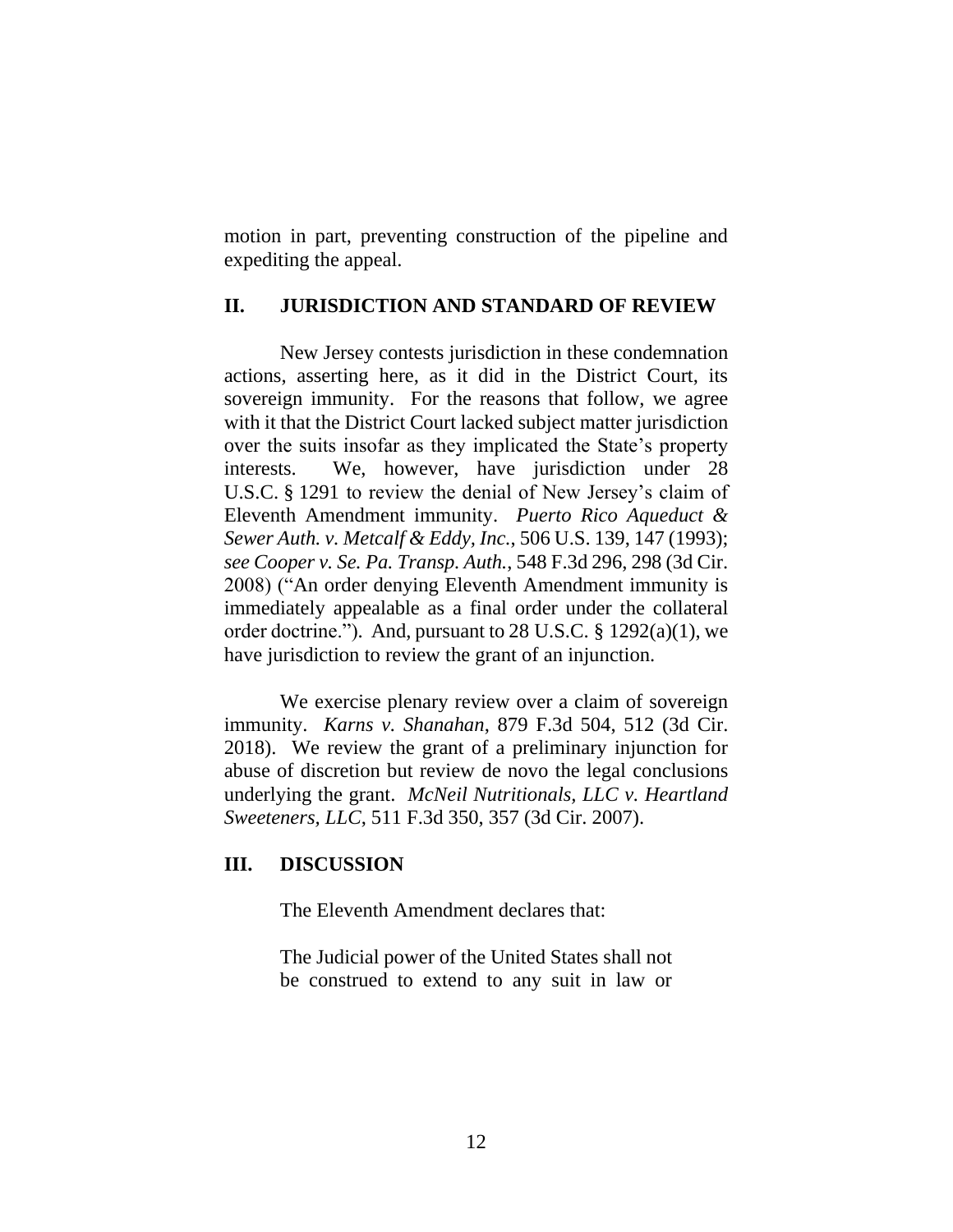equity, commenced or prosecuted against one of the United States by Citizens of another State, or by Citizens or Subjects of any Foreign State.

U.S. Const. amend. XI. The States' immunity from suit in federal court, however, "neither derives from, nor is limited by, the terms of the Eleventh Amendment." *Alden v. Maine*, 527 U.S. 706, 713 (1999). Rather, that immunity is "a fundamental aspect of the sovereignty which the States enjoyed before the ratification of the Constitution, and which they retain today[.]"<sup>8</sup> *Id.* The Eleventh Amendment thus embodies a "recognition that the States, although a union, maintain certain attributes of sovereignty, including sovereign immunity." *Puerto Rico Aqueduct*, 506 U.S. at 146.

Because of that immunity, States are not "subject to suit in federal court unless" they have consented to suit, "either expressly or in the 'plan of the convention.'"<sup>9</sup> *Blatchford*, 501 U.S. at 779 (quoting *Port Auth. Trans–Hudson Corp. v. Feeney*, 495 U.S. 299, 310 (1990)). As part of "the 'plan of the

 $\overline{a}$ 

<sup>9</sup> That immunity extends to agents and instrumentalities of the State. *Regents of the Univ. of Cal. v. Doe*, 519 U.S. 425, 429 (1997); *Maliandi v. Montclair State Univ*., 845 F.3d 77, 83 (3d Cir. 2016).

<sup>8</sup> State sovereign immunity "includes both immunity from suit in federal court and immunity from liability[.]" *Lombardo v. Pa., Dep't of Pub. Welfare*, 540 F.3d 190, 193 (3d Cir. 2008). Immunity from suit in federal court is known by the shorthand "Eleventh Amendment immunity." *Id.* That is the only type of State sovereign immunity at issue here.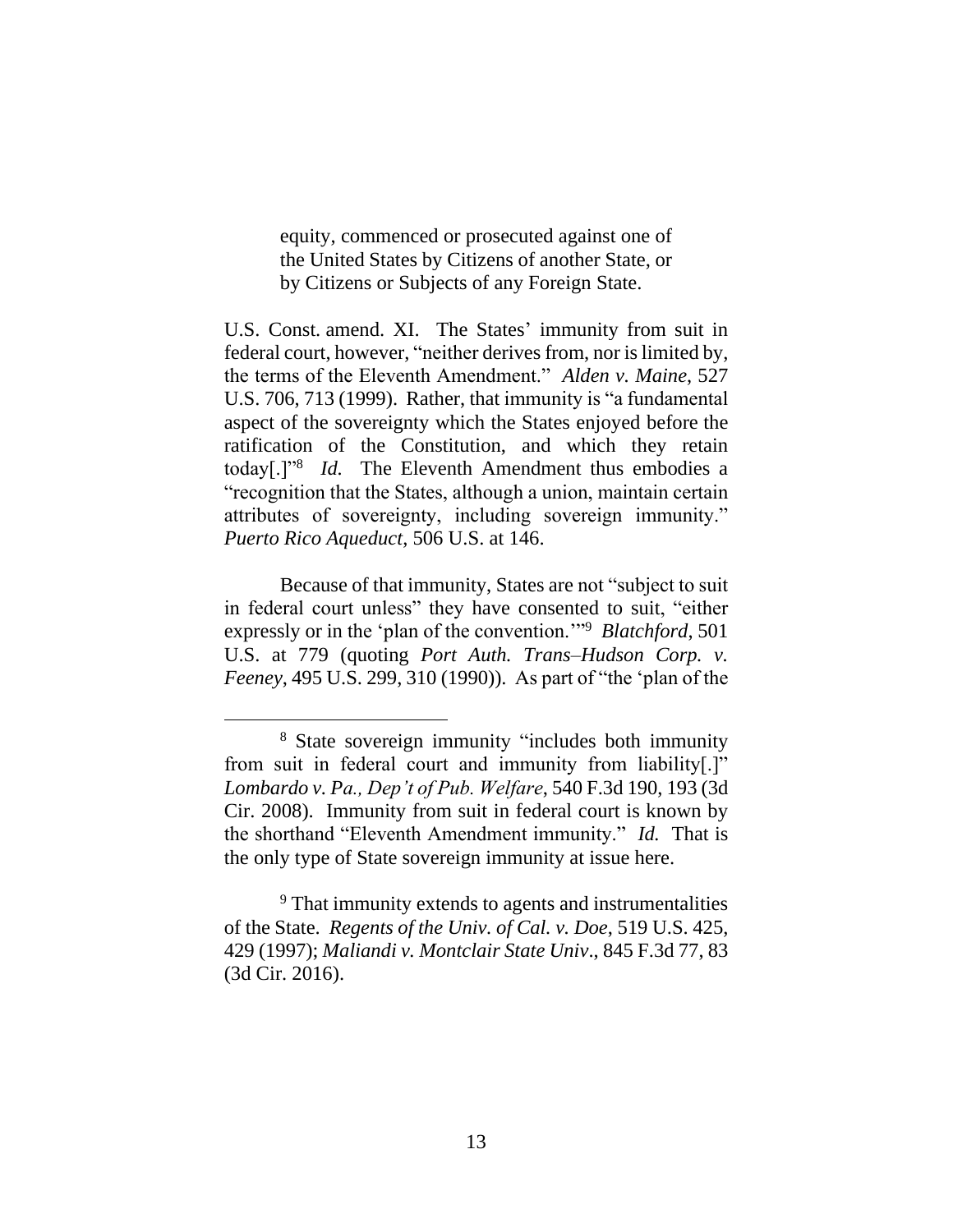[Constitutional] convention[,]'" the States consented to suit by the federal government in federal court. *Blatchford*, 501 U.S. at 779-82; *see United States v. Texas*, 143 U.S. 621, 641-46 (1892); *City of Newark v. United States*, 254 F.2d 93, 96 (3d Cir. 1958) ("The consent of states to suits by the United States is implied as inherent in the federal plan."). The federal government thus enjoys an exemption from the power of the States to fend off suit by virtue of their sovereign immunity, an exemption that private parties do not generally have. 10 *Alden*, 527 U.S. at 755.

New Jersey asserts that it is entitled to sovereign immunity from these condemnation suits. It argues that the federal government cannot delegate its exemption from state sovereign immunity to private parties like PennEast and that, even if it could, the NGA is not a clear and unequivocal delegation of that exemption. PennEast disagrees. The company argues that a delegation of the federal government's eminent domain power under the NGA necessarily includes the ability to sue the States and that concluding otherwise would frustrate the fundamental purpose of the NGA to facilitate interstate pipelines.

**A**

<sup>10</sup> Citizens can, however, file suit against a State's officers where the litigation seeks only prospective injunctive relief based on an ongoing constitutional violation. *Will v. Mich. Dep't of State Police*, 491 U.S. 58, 70-71 (1989); *Ex parte Young*, 209 U.S. 123 (1908). No one suggests that that doctrine of *Ex parte Young* is applicable here.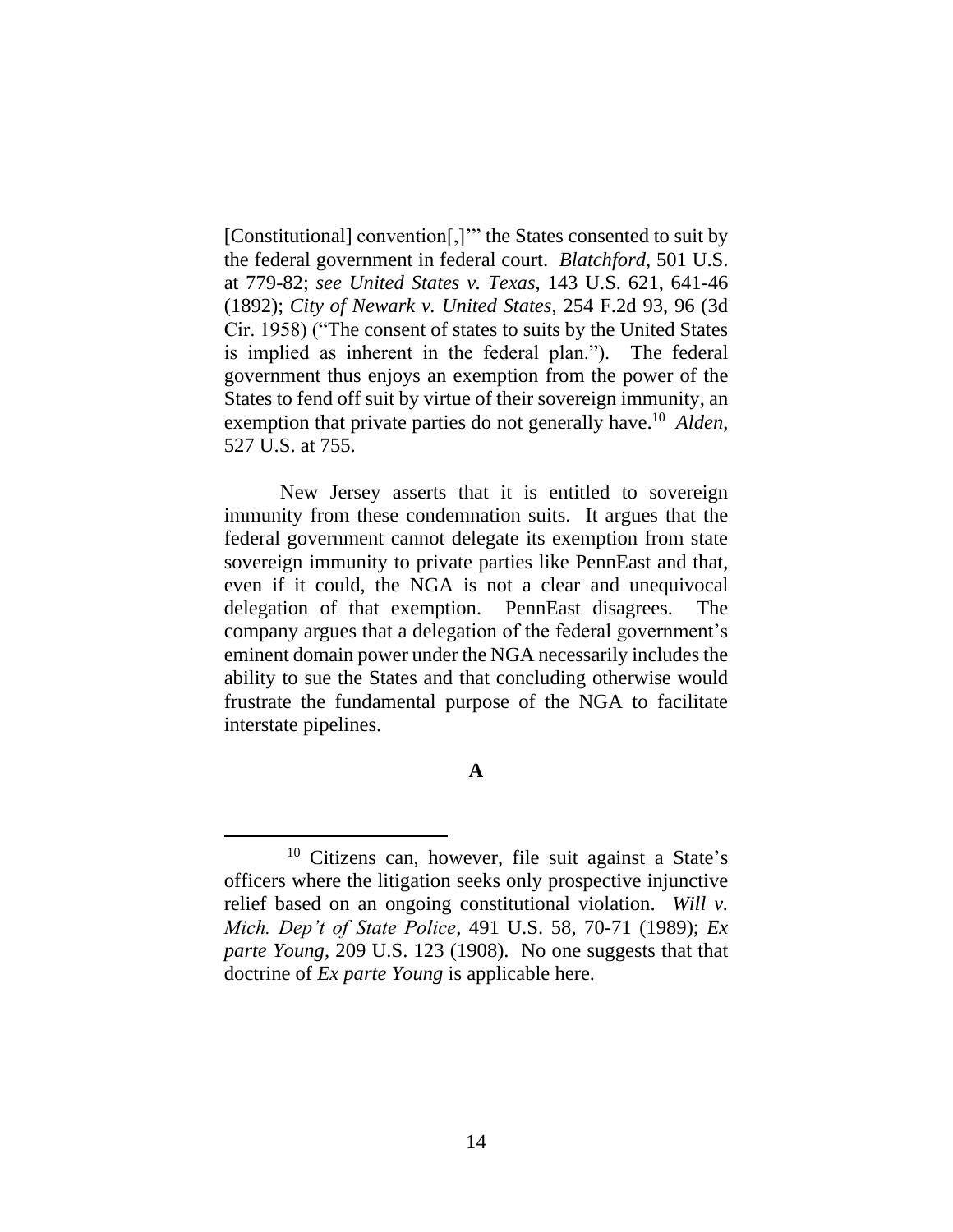In view of PennEast's argument, it is essential at the outset to distinguish between the two powers at issue here: the federal government's eminent domain power and its exemption from Eleventh Amendment immunity. Eminent domain is the power of a sovereign to condemn property for its own use. *Kohl v. United States*, 91 U.S. 367, 371, 373-74 (1875). The federal government can exercise that power to condemn State land in federal court. *United States v. Carmack*, 329 U.S. 230, 240 (1946). But its ability to do so is not due simply to "the supreme sovereign's right to condemn state land. Rather, it is because the federal government enjoys a special exemption from the Eleventh Amendment." *Sabine Pipe Line, LLC v. Orange Cty., Tex.*, 327 F.R.D. 131, 140 (E.D. Tex. 2017). Thus, the federal government's ability to condemn State land – what PennEast contends it is entitled to do by being vested with the federal government's eminent domain power – is, in fact, the function of two separate powers: the government's eminent domain power and its exemption from Eleventh Amendment immunity. A delegation of the former must not be confused for, or conflated with, a delegation of the latter. A private party is not endowed with all the rights of the United States by virtue of a delegation of the government's power of eminent domain.

PennEast tries to ignore that distinction, arguing that Congress intended for private gas companies to which the federal government's eminent domain power has been delegated under the NGA to be able to condemn State property. Focusing on Congress's intent to enable gas companies to build interstate gas pipelines, PennEast fails to adequately grapple with the constitutional impediment to allowing a private business to condemn State land: namely, Eleventh Amendment immunity.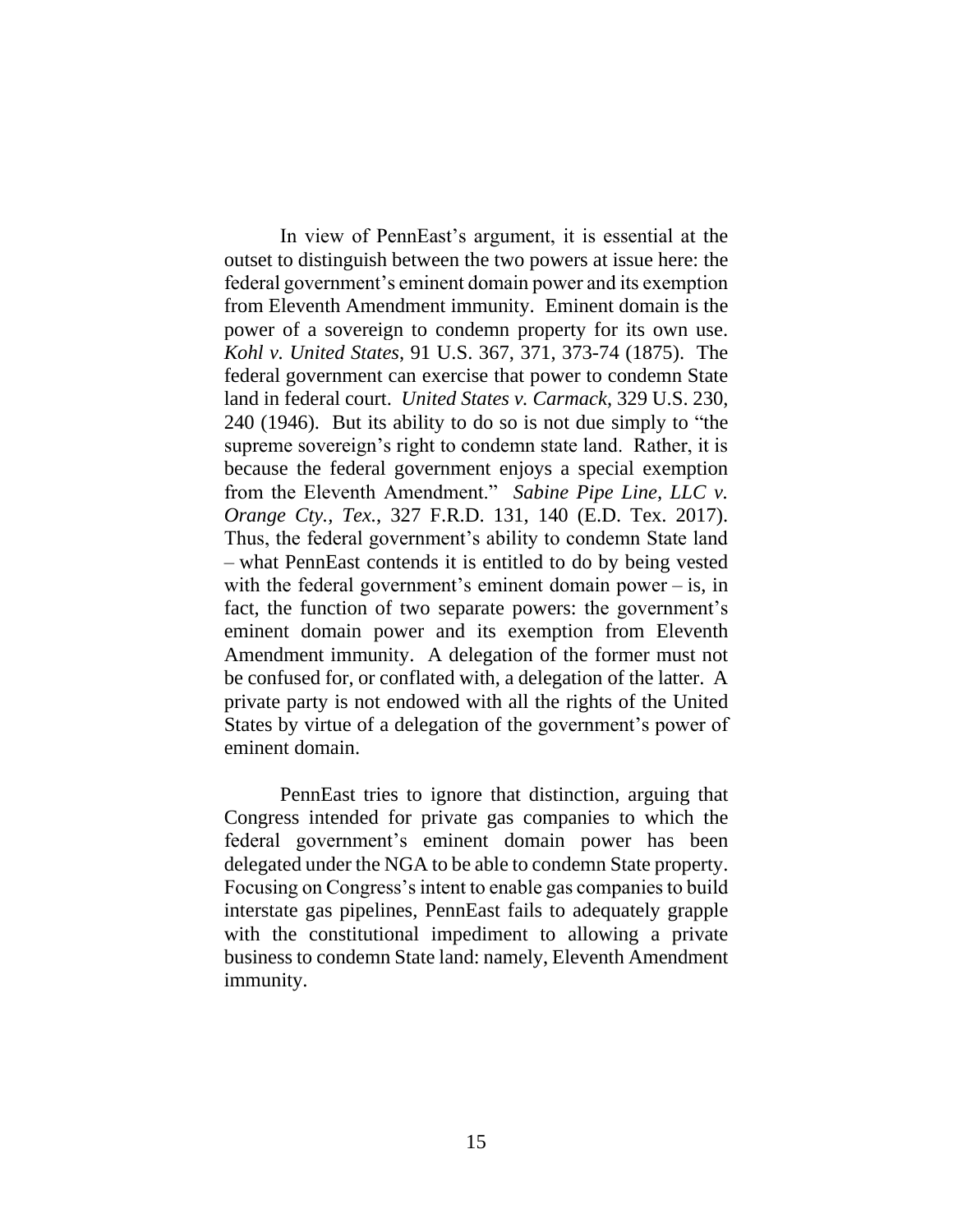That failure is a consequence of the easier road PennEast chooses, namely citing the NGA and asserting, in effect, that Congress must have meant for pipeline construction to go forward, regardless of the Eleventh Amendment. That approach has the advantage of avoiding the difficulty of facing up to what the law requires to overcome Eleventh Amendment immunity. As discussed below, *see infra* Part III–B.3., Congress cannot abrogate state sovereign immunity under the Commerce Clause, *Seminole Tribe of Fla. v. Florida*, 517 U.S. 44, 59, 72-73 (1996), and because Congress enacted the NGA pursuant to that Clause, the statute cannot be a valid congressional abrogation of sovereign immunity. To maintain these suits, then, PennEast had to offer a different answer for why its suits do not offend New Jersey's sovereign immunity. But, as just noted, the only reason it gives – an argument of implied delegation of the federal government's Eleventh Amendment exemption under the NGA – ignores rather than confronts the distinction between the federal government's eminent domain power and its exemption from Eleventh Amendment immunity. Unfortunately for PennEast, that distinction is essential, and there are powerful reasons to doubt the delegability of the federal government's exemption from Eleventh Amendment immunity.

#### **B**

Three reasons prompt our doubt that the United States can delegate that exemption to private parties. First, there is simply no support in the caselaw for PennEast's "delegation" theory of sovereign immunity. Second, fundamental differences between suits brought by accountable federal agents and those brought by private parties militate against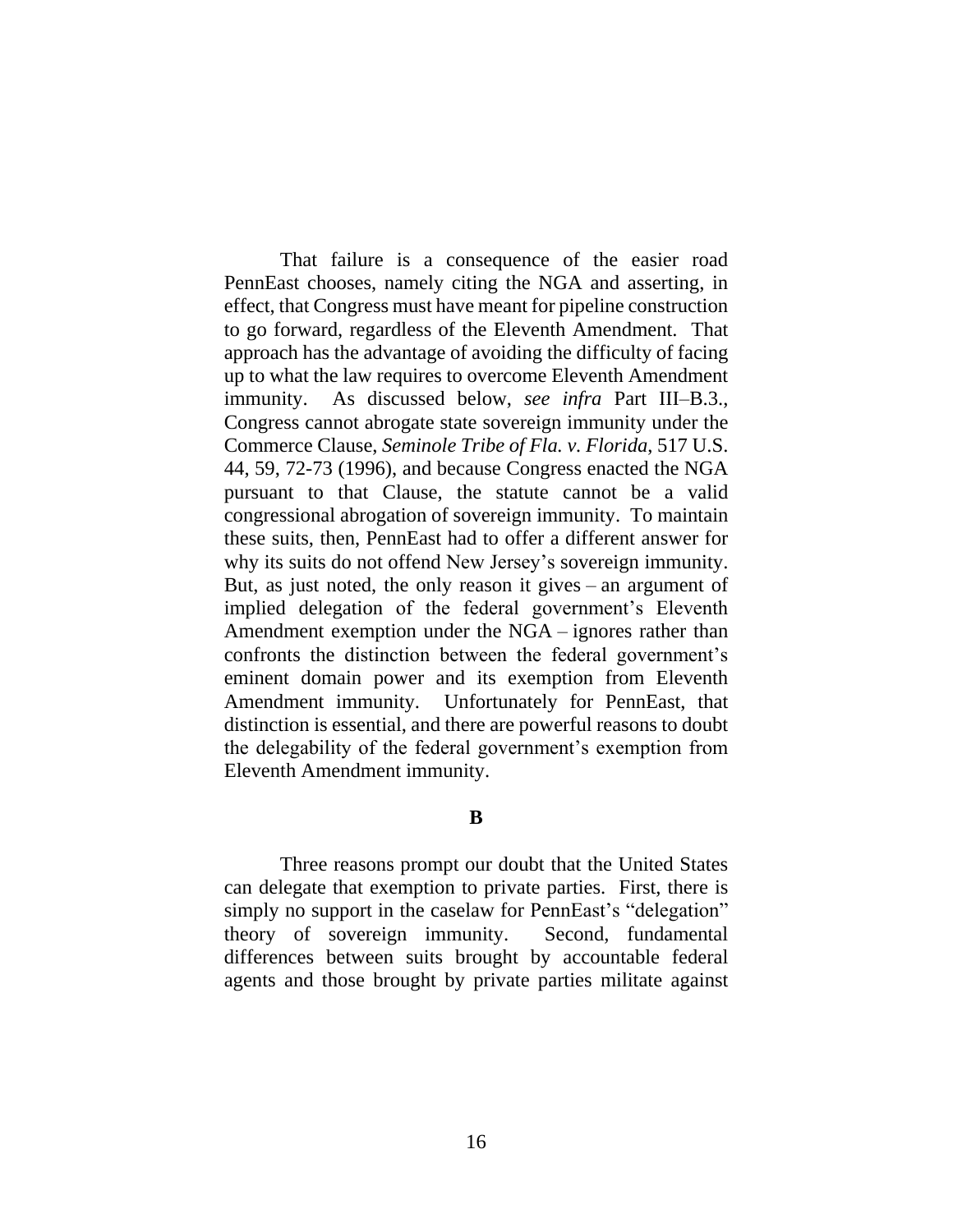concluding that the federal government can delegate to private parties its ability to sue the States. Finally, endorsing the delegation theory would undermine the careful limits established by the Supreme Court on the abrogation of State sovereign immunity.

**1**

Looking in more detail at the caselaw, it lends no credence to the notion that the United States can delegate the federal government's exemption from state sovereign immunity. In *Blatchford*, the Supreme Court dealt with this issue. In that case, Native American tribes sued an Alaskan official for money allegedly owed to them under a state revenue-sharing statute. *Blatchford*, 501 U.S. at 777-78. Relevant here, the tribes argued that their suit did not offend state sovereign immunity because Congress had delegated to the tribes the federal government's ability to sue the States. *See id.* at 783 (explaining the tribes' assertion that, in passing 28 U.S.C. § 1362, which grants district courts jurisdiction over suits brought by Indian tribes arising under federal law, Congress had "delegate[d]" the federal government's authority to sue on behalf of Indian tribes "back to [the] tribes themselves").

The Court rejected that argument, expressing its "doubt … that sovereign exemption *can* be delegated—even if one limits the permissibility of delegation … to persons on whose behalf the United States itself might sue." *Id*. at 785. The Court explained why: "[t]he consent, 'inherent in the convention,' to suit by the United States—at the instance and under the control of responsible federal officers—is not consent to suit by anyone whom the United States might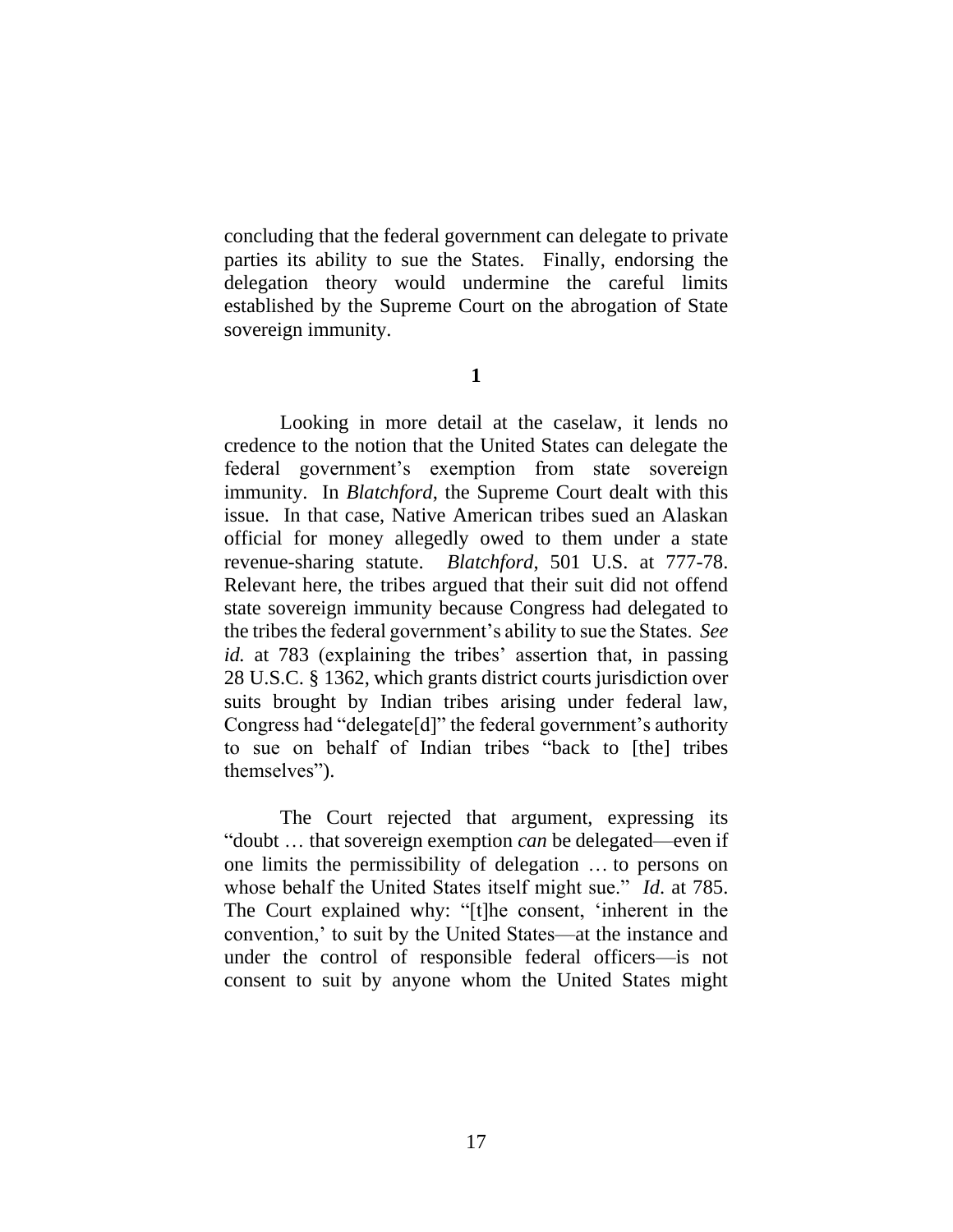select[.]" *Id*. The delegation theory, the Court explained, was nothing more than "a creature of [the tribes'] own invention." *Id.* at 786.

PennEast would have us dismiss *Blatchford* as "so distinguishable" as to be "useless by analogy." (Answering Br. at 41.) As PennEast sees it, the statute at issue in *Blatchford*  was a jurisdictional statute that did not confer any substantive rights on the tribes, while the NGA confers the substantive power of eminent domain on private parties. But the Supreme Court's statements in *Blatchford* had nothing to do with the jurisdictional nature of the statute at issue and everything to do with the Court's deep doubt about the "delegation" theory itself.

Courts of Appeals have been similarly skeptical that the federal government can delegate to private parties its exemption from state sovereign immunity – even when the private party seeks to assert the interests of the United States, rather than the party's own. The D.C. Circuit's decision in *U.S. ex rel. Long v. SCS Business & Technical Institute, Inc.*, 173 F.3d 870 (D.C. Cir. 1999), is a case in point. There, the court stated that "permitting a *qui tam* relator to sue a state in federal court based on the government's exemption from the Eleventh Amendment bar involves just the kind of delegation that *Blatchford* so plainly questioned." *Id.* at 882. That conclusion accords with others from our sister circuits. *See United States ex rel. Foulds v. Tex. Tech Univ.*, 171 F.3d 279, 294 (5th Cir. 1999) (holding, in the *qui tam* context, that "the United States cannot delegate to non-designated, private individuals its sovereign ability to evade the prohibitions of the Eleventh Amendment"); *see also Jachetta v. United States*, 653 F.3d 898, 912 (9th Cir. 2011) (rejecting argument that the federal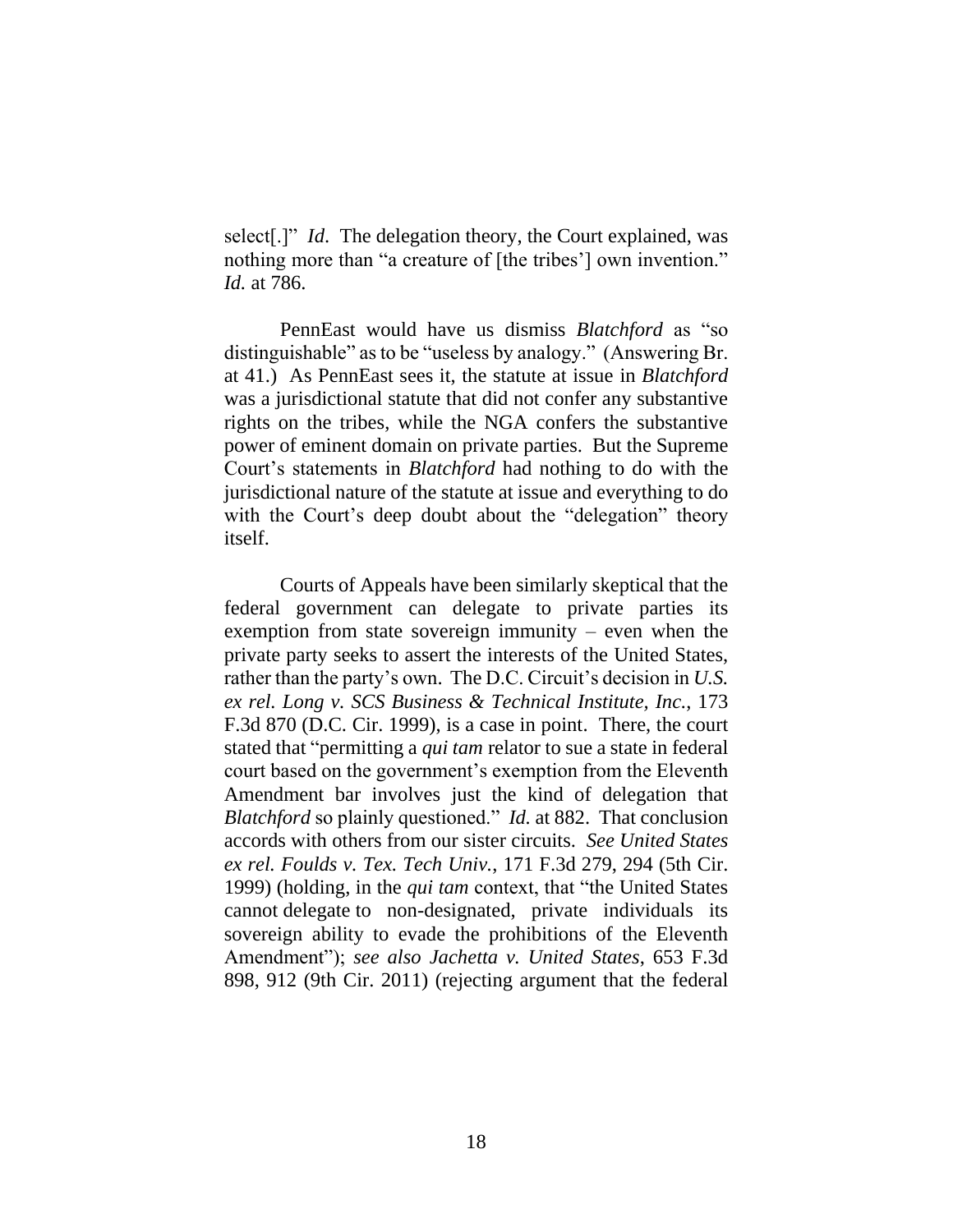government could authorize a private plaintiff to sue on its behalf as "unpersuasive" based on *Blatchford*). *But cf. United States ex rel. Milam v. Univ. of Tex. M.D. Anderson Cancer Ctr.*, 961 F.2d 46, 50 (4th Cir. 1992) (concluding that "the United States is the real party in interest" in *qui tam* suits and therefore such suits are not barred by the States' Eleventh Amendment immunity).

While the Supreme Court and federal Courts of Appeals have not addressed the precise issue that we have here – whether condemnation actions under the NGA are barred by Eleventh Amendment immunity – the one reported district court decision to do so held that Eleventh Amendment immunity is indeed a bar. In *Sabine Pipe Line, LLC v. Orange, County, Texas*, the pipeline company plaintiff argued that, because the federal government could exercise its eminent domain power to condemn State property, there was "no reason to treat a delegation of the same authority any differently." 327 F.R.D. at 139. The court disagreed. It explained that, like PennEast's arguments, the plaintiff's "theory of the case erroneously assumes that by delegating one power [, that of eminent domain], the government necessarily also delegated the other [, the ability to sue the States]." *Id.* at 140. The court was careful not to conflate the two powers and, based on *Blatchford*, concluded that "a private party does not become the sovereign such that it enjoys all the rights held by the United States by virtue of Congress's delegation of eminent domain powers." *Id.* at 141." 11 *Id.*

<sup>11</sup> PennEast is, of course, at pains to distinguish *Sabine*. It notes that the property at issue in *Sabine* had been privately owned at the time of the project's approval and only later transferred to the State of Texas. Thus, it argues, FERC's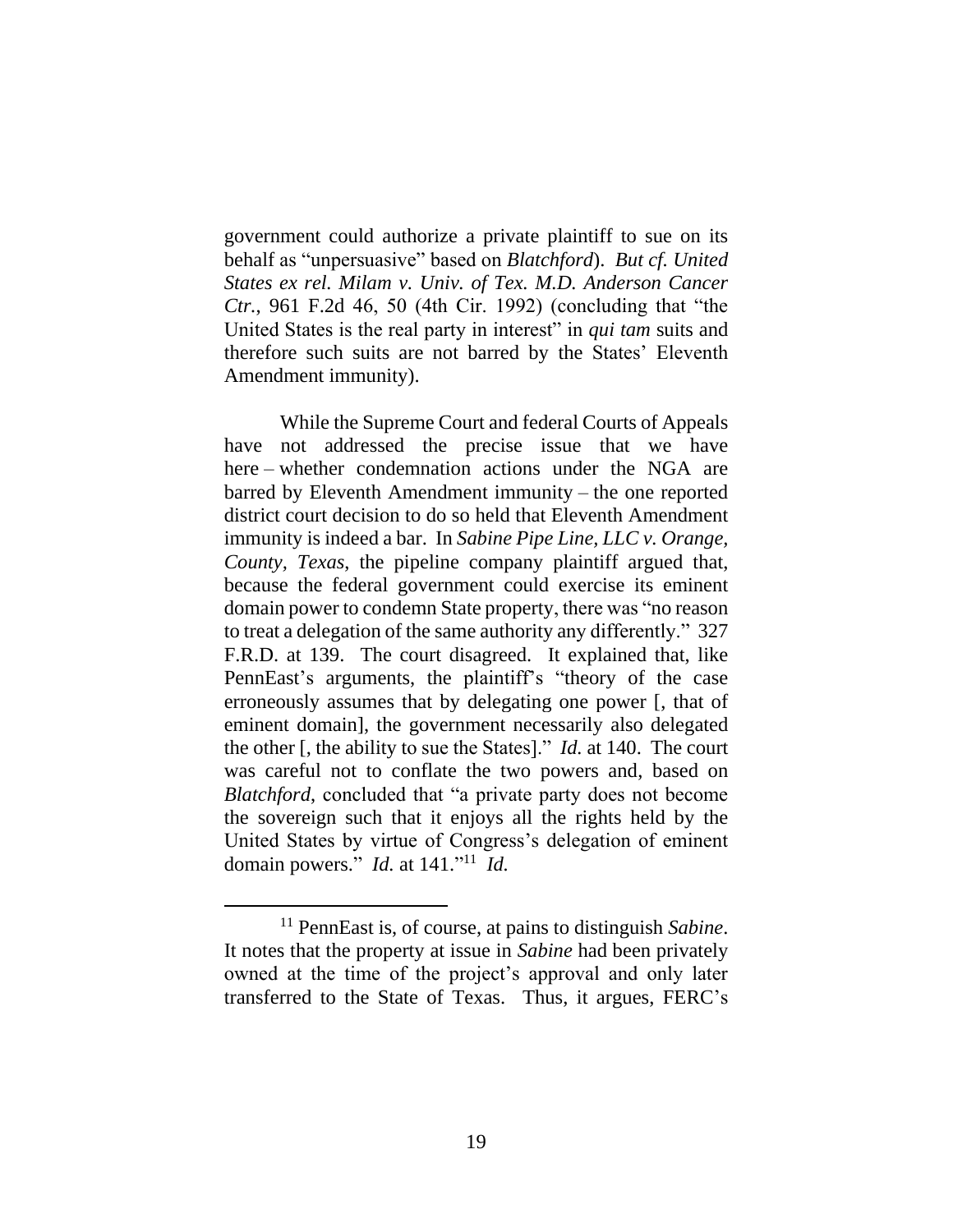We are in full agreement. Quite simply, there is no authority for PennEast's delegation theory of sovereign immunity. Indeed, the caselaw strongly suggests that New Jersey is correct that the federal government cannot delegate to private parties its exemption from state sovereign immunity.

#### **2**

Non-delegability makes sense, since there are meaningful differences between suits brought by the United States, an accountable sovereign, and suits by private citizens. *Blatchford*, 501 U.S. at 785. Suits brought by the United States are "commenced and prosecuted … by those who are entrusted with the constitutional duty to 'take Care that the Laws be faithfully executed[.]'" *Alden*, 527 U.S. at 755 (quoting U.S. Const., art. II, § 3). Private parties face no similar obligation. Nor are they accountable in the way federal officials are. *See id.* at 756 ("Suits brought by the United States itself require the exercise of political responsibility for each suit prosecuted against a State, a control which is absent from a broad delegation to private persons to sue nonconsenting States.").

Those considerations are clearly in play in the eminent domain context. There, the condemning party controls the

predecessor was not aware that it was approving a project that implicated State-owned land and that the State opposed. Moreover, it asserts, the *Sabine* court did not consider the arguments pressed here. But those arguments are unresponsive to the fundamental concern: whether the federal government can delegate its immunity exemption at all.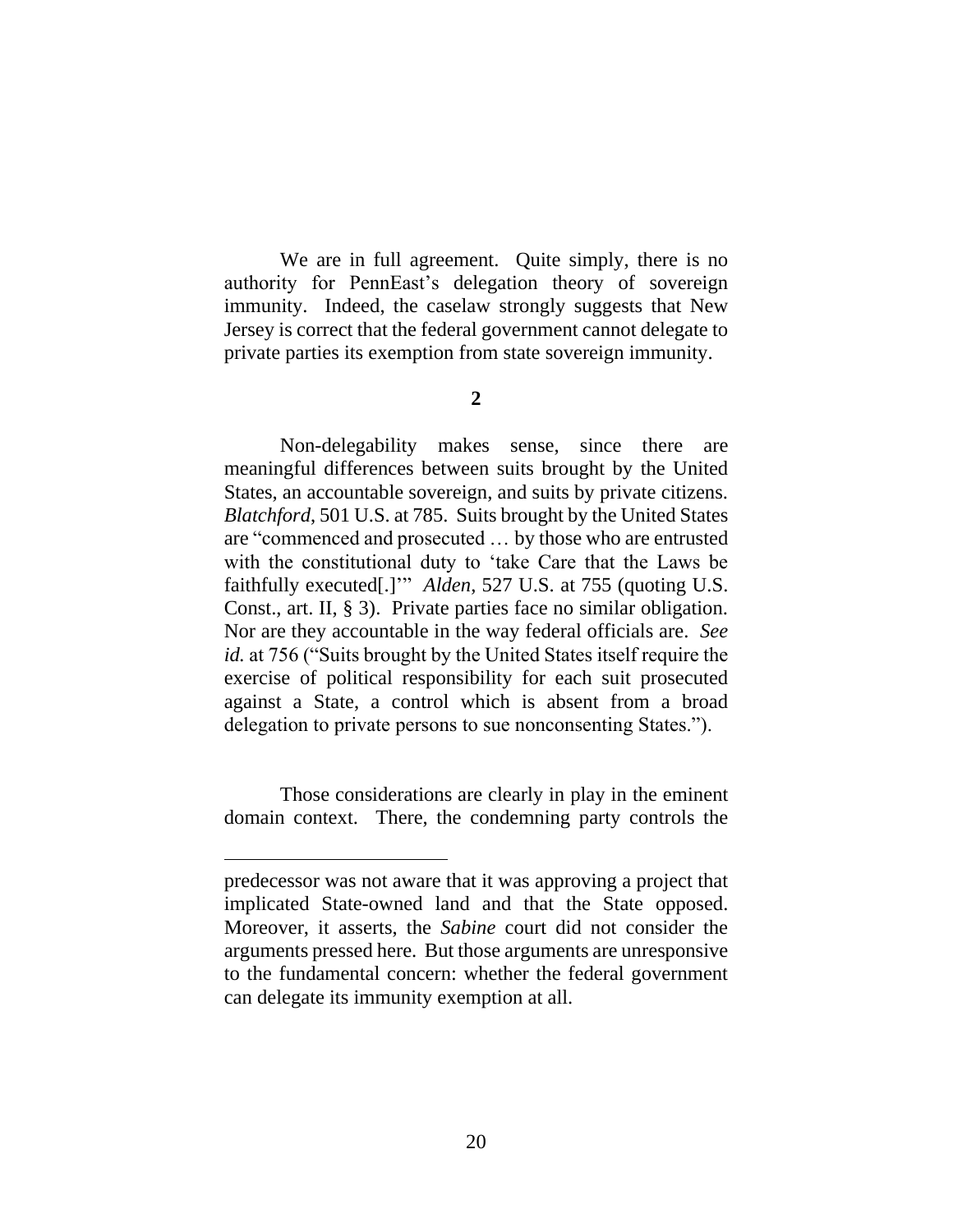timing of the condemnation actions, decides whether to seek immediate access to the land, and maintains control over the action through the just compensation phase, determining whether to settle and at what price. The incentives for the United States, a sovereign that acts under a duty to take care that the laws be faithfully executed and is accountable to the populace, may be very different than those faced by a private, for-profit entity like PennEast, especially in dealing with a sovereign State. In other words, the identity of the party filing the condemnation action is not insignificant.

**3**

There is, however, a way that Congress can subject the States to suits by private parties. It can abrogate the sovereign immunity of the States. The Supreme Court "ha[s] stressed, however, that abrogation of sovereign immunity upsets the fundamental constitutional balance between the Federal Government and the States, placing a considerable strain on the principles of federalism that inform Eleventh Amendment doctrine[.]" *Dellmuth v. Muth*, 491 U.S. 223, 227 (1989) (alterations, internal quotation marks, and citations omitted). Accordingly, the Court has held that Congress can abrogate the sovereign immunity of the States "only by making its intention [to do so] unmistakably clear in the language of the statute" in question.<sup>12</sup> *Id.* at 228 (quoting *Atascadero State Hosp. v.* 

<sup>&</sup>lt;sup>12</sup> The same kind of clarity is demanded for waivers of sovereign immunity. *See Atascadero State Hosp. v. Scanlon*, 473 U.S. 234, 238 n.1 (1985) ("[W]e require an unequivocal indication that the State intends to consent to federal jurisdiction that otherwise would be barred by the Eleventh Amendment. As we said in *Edelman v. Jordan*, '[c]onstructive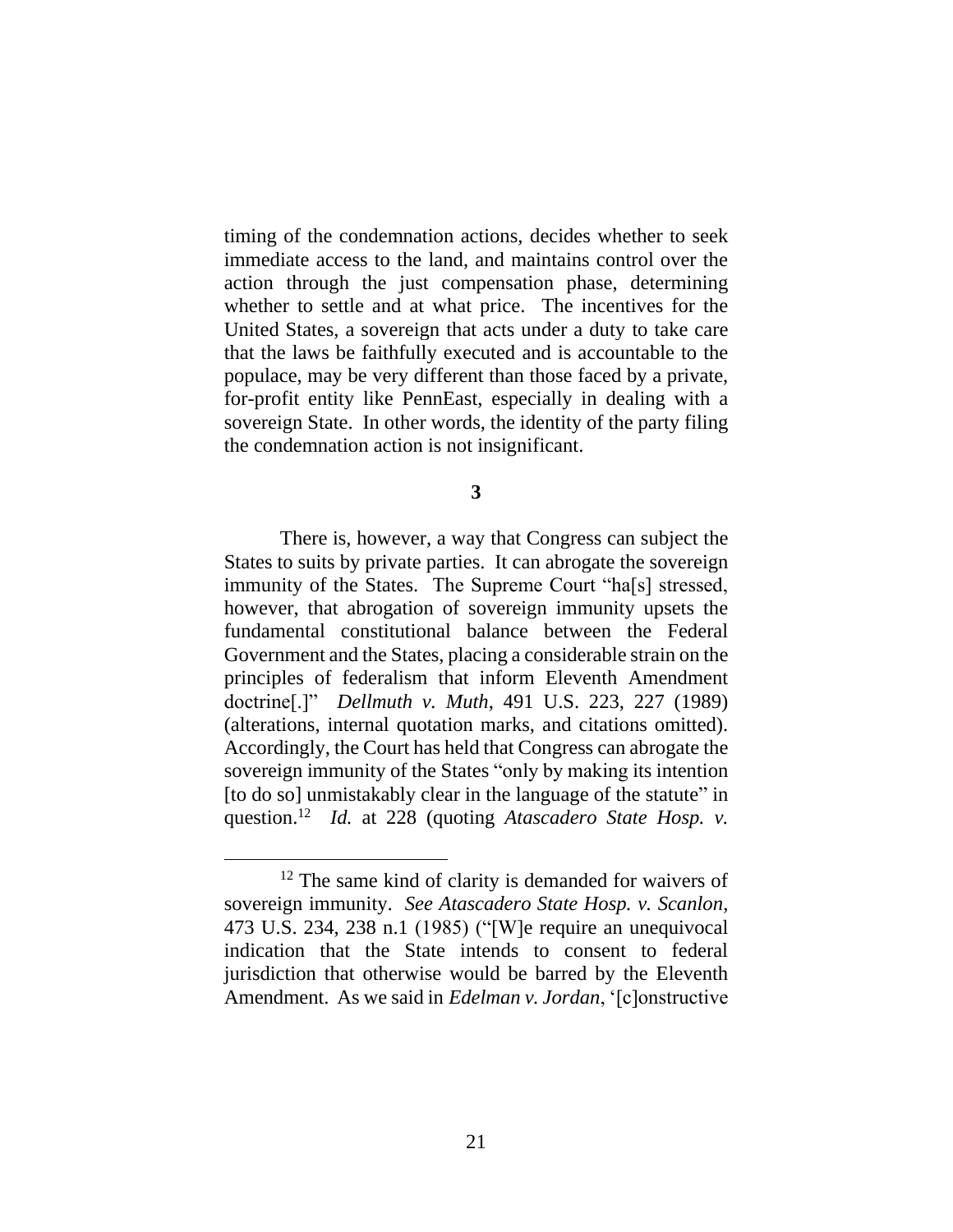*Scanlon*, 473 U.S. 234, 242 (1985)). "Unmistakable" clarity is a high bar, and one that must be cleared without resort to nontextual arguments. *See Atascadero*, 473 U.S. at 246 ("A general authorization for suit in federal court is not the kind of unequivocal statutory language sufficient to abrogate the Eleventh Amendment. When Congress chooses to subject the States to federal jurisdiction, it must do so specifically."); *see also Dellmuth*, 491 U.S. at 230 ("If Congress' intention is 'unmistakably clear in the language of the statute,' recourse to legislative history will be unnecessary; if Congress' intention is not unmistakably clear, recourse to legislative history will be futile, because by definition the rule of *Atascadero* will not be met.").

Moreover, Congress may abrogate state sovereign immunity only pursuant to a valid exercise of federal power. *Seminole Tribe*, 517 U.S. at 59. Particularly relevant here, Congress cannot abrogate sovereign immunity under its Commerce Clause powers. *Id.* at 59, 72-73. Instead, the Supreme Court has recognized that Congress can abrogate sovereign immunity only when it acts pursuant to § 5 of the Fourteenth Amendment.<sup>13</sup> *See Fitzpatrick v. Bitzer*, 427 U.S.

 $\overline{a}$ 

 $13$  For a relatively short period of time, the Supreme Court held that Congress could abrogate state sovereign immunity pursuant to the Commerce Clause. *Pennsylvania v. Union Gas Co.* 491 U.S. 1, 13-15 (1989). But that decision

consent is not a doctrine commonly associated with the surrender of constitutional rights, and we see no place for it here."" (second alteration in original) (citation omitted)), *superseded in other respects by* Rehabilitation Act Amendments, 42 U.S.C. § 2000d–7.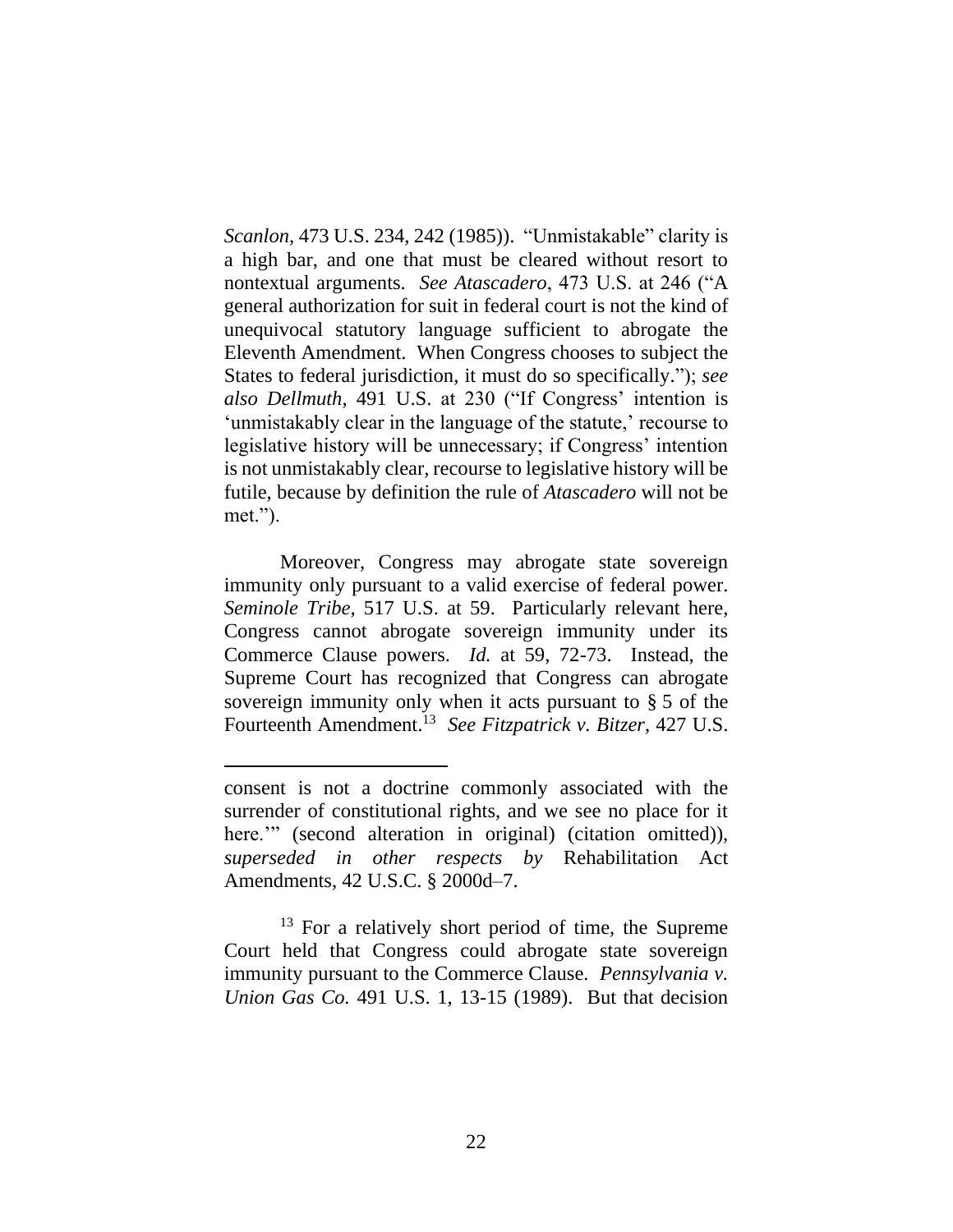445, 456 (1976) (holding that Congress can abrogate state sovereign immunity pursuant to § 5); *cf. Cent. Va. Cmty. Coll. v. Katz*, 546 U.S. 356, 362 (2006) (declining to decide whether Congress can abrogate state sovereign immunity pursuant to the Bankruptcy Clause of the Constitution).

What we take from those rules is that state sovereign immunity goes to the core of our national government's constitutional design and therefore must be carefully guarded. Yet accepting PennEast's delegation theory would dramatically undermine the careful limits the Supreme Court has placed on abrogation. Indeed, "[t]o assume that the United States possesses plenary power to do what it will with its Eleventh Amendment exemption [by delegation] is to acknowledge that Congress can make an end-run around the limits that that Amendment imposes on its legislative choices." *SCS Bus.*, 173 F.3d at 883. We are loath to endorse a neverbefore-recognized doctrine that would produce such a result.

**4**

None of PennEast's arguments for the delegability of the Eleventh Amendment exception are persuasive. PennEast contends that "[t]here simply is no interference with state sovereignty when the United States itself has found that an interstate infrastructure project is both necessary and in the public's interest"<sup>14</sup> and that New Jersey "faces no real 'harm'

was overruled. *Seminole Tribe*, 517 U.S. at 66; *see also infra note* 20.

<sup>&</sup>lt;sup>14</sup> In support of that proposition, PennEast relies on *Oklahoma ex rel. Phillips v. Guy F. Atkinson Co.*, 313 U.S. 508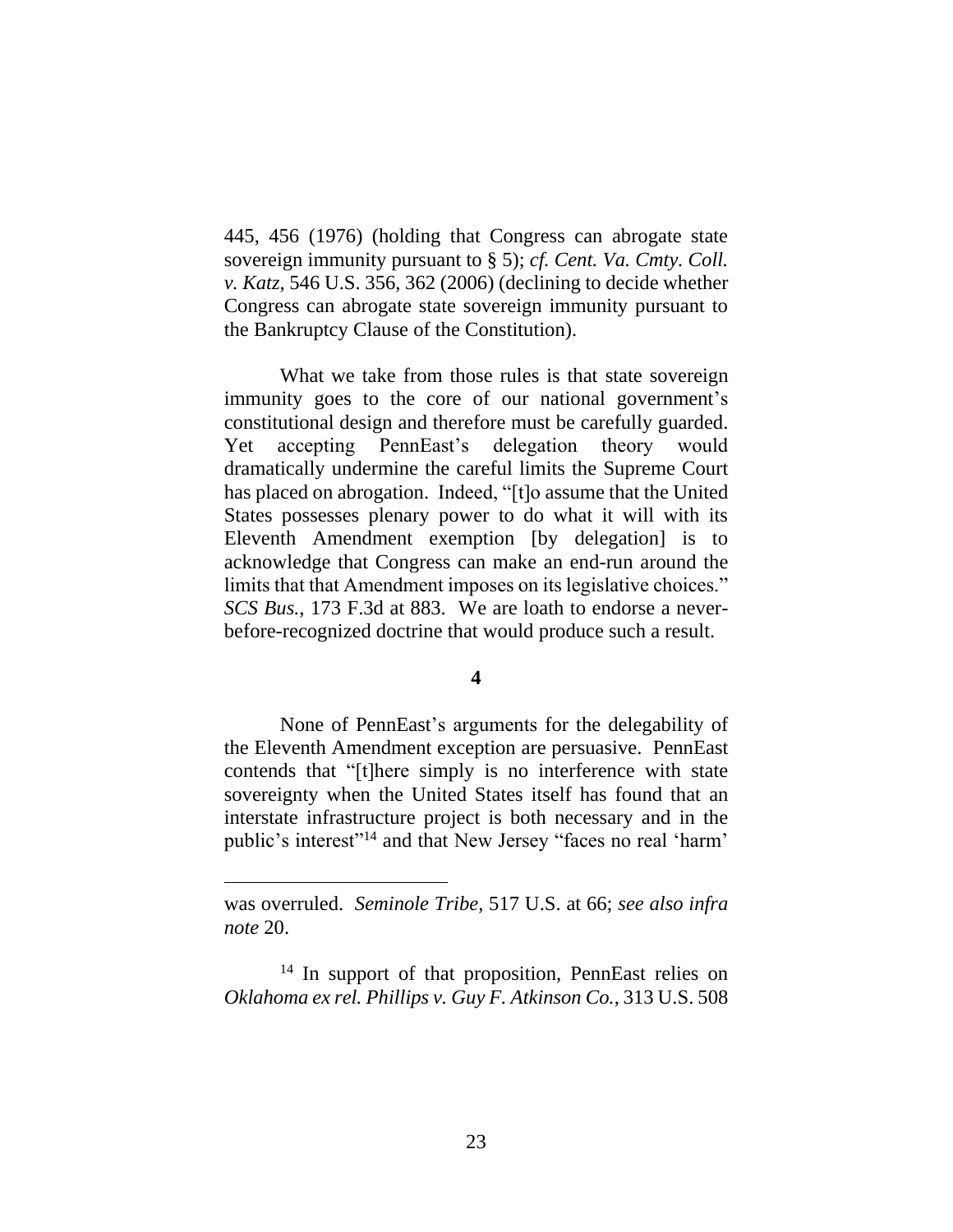… given FERC's plenary oversight over pipeline projects and their respective routes." (Answering Br. at 18-19.) And, the company says, if the State is aggrieved, it "has recourse against the federal government" by way of challenging FERC's decision to grant the Certificate. (Answering Br. at 22.) Those arguments miss the point. This case is not about whether the States have a chance to register their dissent or concerns about pipeline plans. It is about whether the federal government can delegate its ability to hale fellow sovereigns into federal court and force the States to respond. It is the "indignity of subjecting a State to the coercive process of judicial tribunals at the instance of private parties" that New

<sup>(1941).</sup> There, according to PennEast, the Supreme Court held there was no Eleventh Amendment bar to a private party condemning State land because the dam project at issue had been authorized by Congress and so "there was 'no interference with the sovereignty of the state.'" The same reasoning applies here, it asserts, because the NGA authorizes PennEast to condemn property that FERC has found necessary to complete a project that is in the public interest.

That misreads *Guy*. In *Guy*, the State of Oklahoma sued to enjoin the construction of a congressionally authorized dam, as well as related condemnations. *Id.* at 511. While the respondents were private entities, federal government attorneys had instituted the condemnation actions. *Id.* at 511 n.2. And the United States, not the dam company, was going to "acquire title to the inundated land." *Id.* at 511.So while it is true that Oklahoma argued the dam would be a "'direct invasion and destruction' of the sovereign and proprietary rights of Oklahoma[,]" *id.* at 512, that was not because the State was being sued by private parties.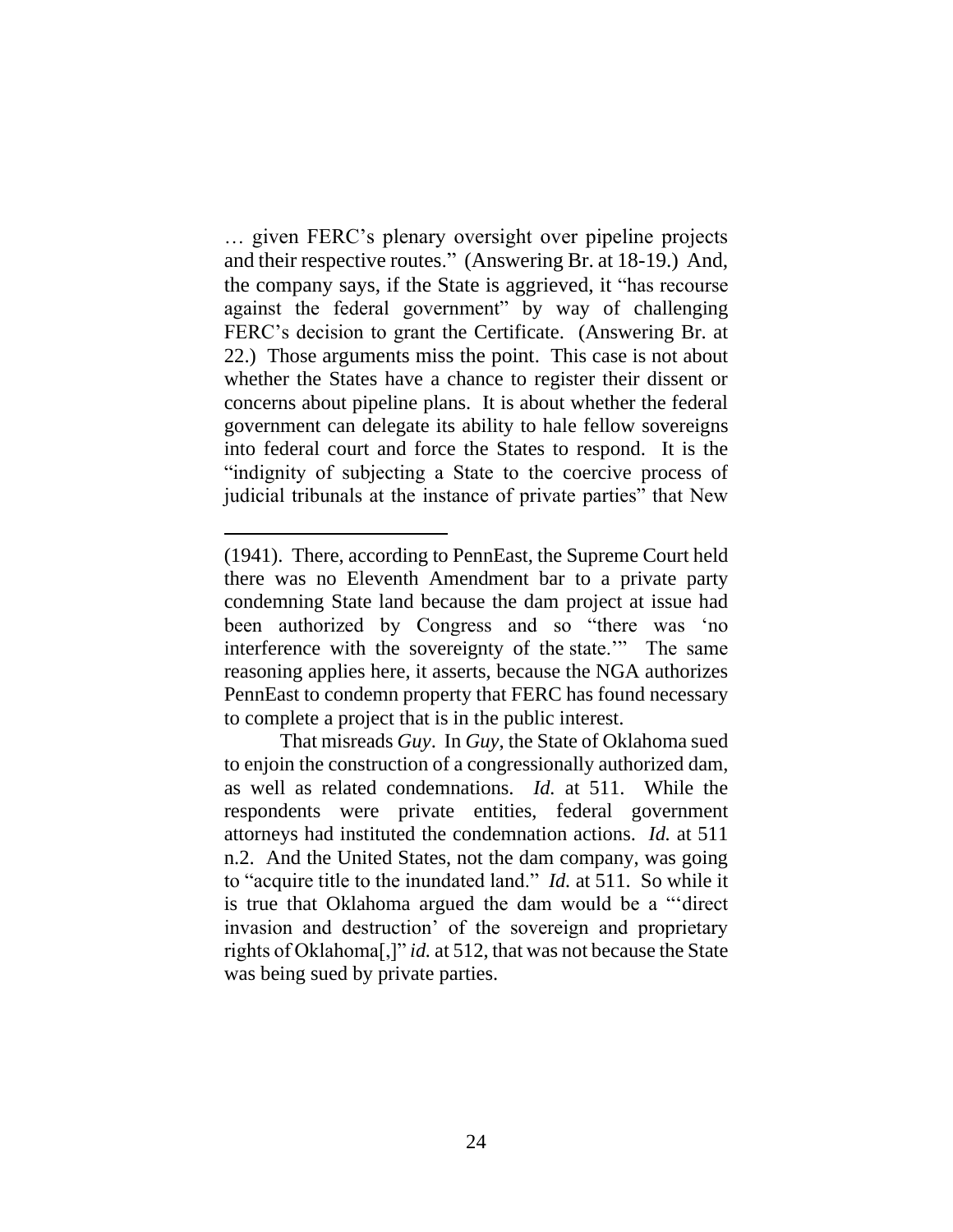Jersey seeks to avoid. *Puerto Rico Aqueduct*, 506 U.S. at 146 (citation omitted). FERC's blessing of the project does not speak to that problem in any way.<sup>15</sup>

In the same vein, PennEast cites *qui tam* suits under the False Claims Act ("FCA"), 31 U.S.C. §§ 3729–3733,<sup>16</sup> as proof "that the federal government can delegate its authority to sue" the States, provided the parties act on the government's behalf and under its control, as PennEast says is the case here.

 $\overline{a}$ 

<sup>16</sup> The FCA authorizes private plaintiffs to sue "for the person and for the United States Government" against the alleged false claimant, "in the name of the Government." 31 U.S.C. § 3730(b)(1). The FCA places several conditions on those suits. Before suing, the private plaintiff must first notify the federal government and allow it to intervene. *Id.* §§ 3730(b)(2), (4). The government can then decide whether to pursue the claim itself or leave it to the individual to pursue on behalf of and in the name of the government. *Id.* § 3730(b)(4). At that point, the government can intervene in the suit only for "good cause." *Id.* § 3730(c)(3). But the private plaintiff also cannot dismiss the suit without the consent of the government. *Id*. § 3730(b)(1).

<sup>&</sup>lt;sup>15</sup> Again, adopting PennEast's position that federal agency involvement is enough to conclude that the United States has delegated its ability to sue the States to a private entity would fundamentally erode the Eleventh Amendment and the rules regarding abrogation. If PennEast were correct, Congress could simply amend a statute pursuant to its Commerce Clause powers, give an agency some review responsibility, and thereby skirt any limit on Congress's ability to abrogate state sovereign immunity.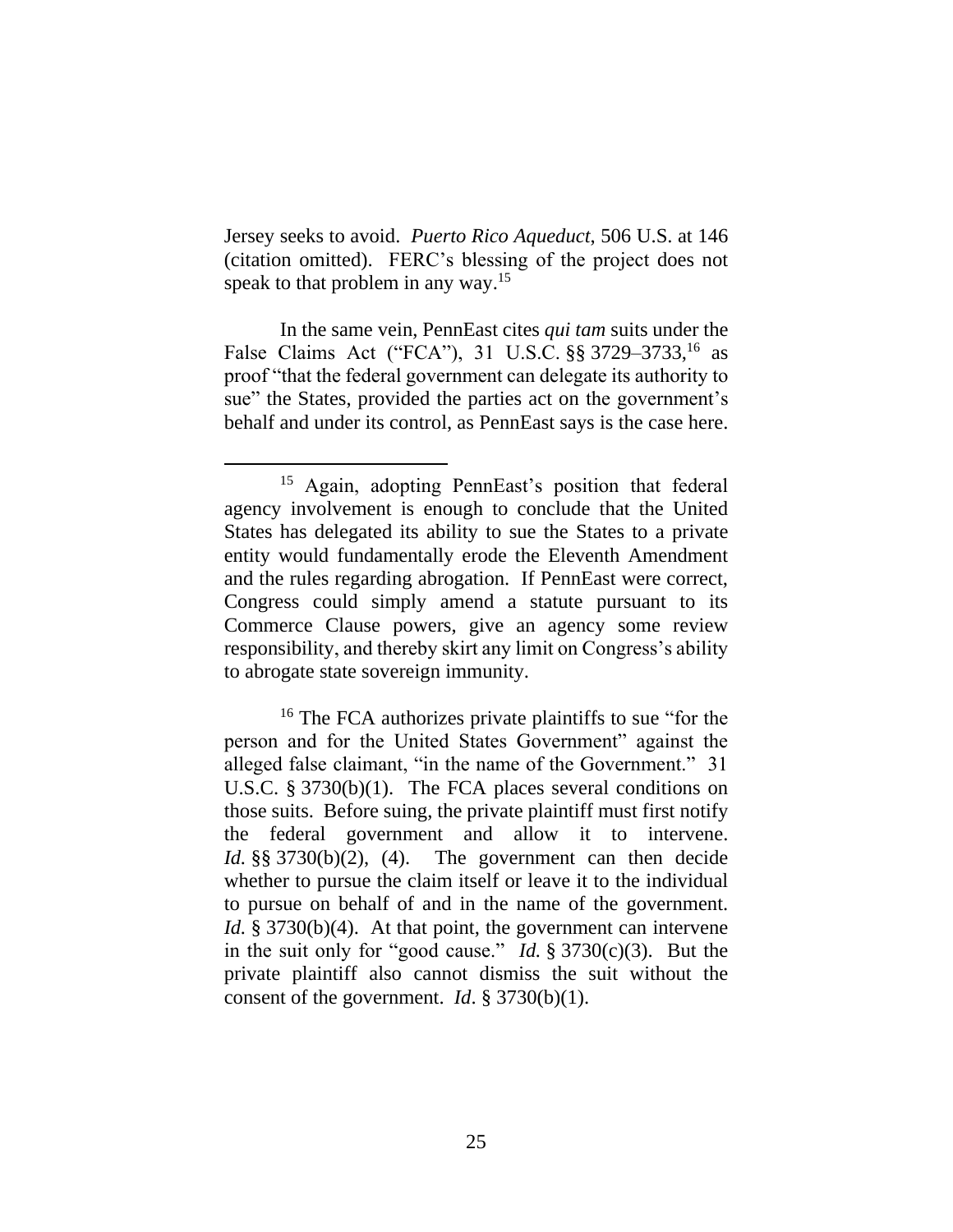(Answering Br. at 36.) We disagree. To begin with, there is a split of authority on whether *qui tam* suits against States are barred by the Eleventh Amendment. *Compare, e.g.*, *United States ex rel. Milam*, 961 F.2d at 50 (allowing *qui tam* suits to proceed based on that court's view that the United States was the "real party in interest"), *with United States ex rel. Foulds*, 171 F.3d at 289, 292-94 (concluding that *qui tam* suits are barred by the Eleventh Amendment, based on *Blatchford*). While we take no position on that question now, even the cases upholding *qui tam* suits are of little help to PennEast. As New Jersey highlights, courts upheld suits under the FCA because the suits are brought "in the name of the Government" based on "false claims submitted to the government"; the federal government receives most of any amount recovered; it can intervene in the suit after it has begun; and the case cannot be settled or voluntarily dismissed without the government's consent. *United States ex rel. Milam*, 961 F.2d at 48-49 (citations omitted). None of that is true here: PennEast filed suit in its own name; PennEast will gain title to the land; there is no special statutory mechanism for the federal government to intervene in NGA condemnation actions; and PennEast maintains sole control over the suits. Most importantly, while the Supreme Court has "express[ed] no view on the question whether an action in federal court by a *qui tam* relator against a State would run afoul of the Eleventh Amendment," it has noted "there is 'a serious doubt' on that score." *Vt. Agency of Nat. Res. v. United States ex rel. Stevens*, 529 U.S. 765, 787 (2000) (quoting *Ashwander v. TVA*, 297 U.S. 288, 348 (1936) (Brandeis, J., concurring)). Accordingly, the attempted analogy to *qui tam* suits falls far short of supporting PennEast's broad delegation theory.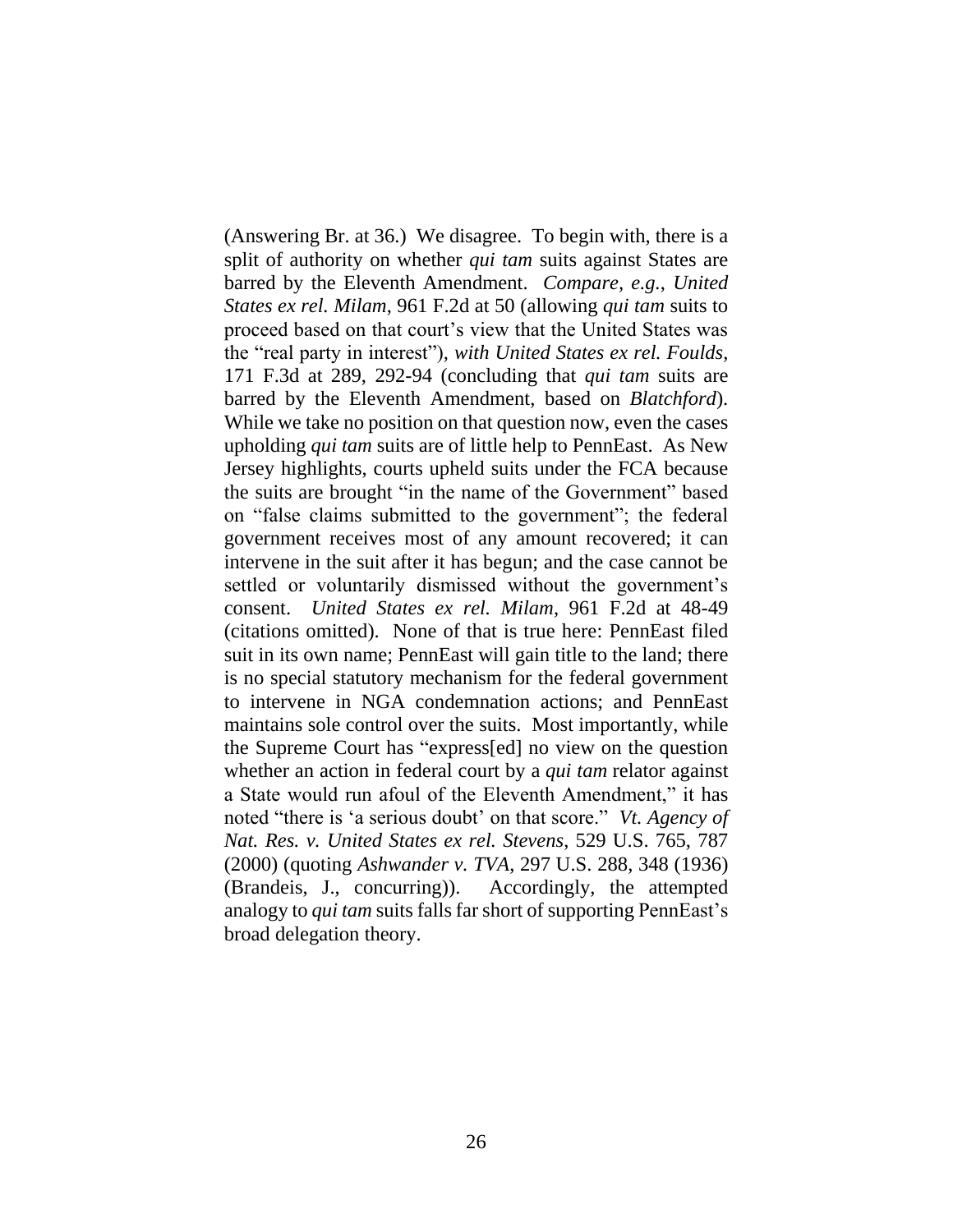PennEast is also incorrect that New Jersey's sovereign immunity simply "does not apply" in condemnation actions because they are *in rem* proceedings. (Answering Br. at 48.) The cases PennEast cites are confined – by their terms – to the specialized areas of bankruptcy and admiralty law. *See Tenn. Student Assistance Corp. v. Hood*, 541 U.S. 440, 445, 450 (2004) (concluding "a bankruptcy court's discharge of a student loan debt does not implicate a State's Eleventh Amendment immunity" because "the bankruptcy court's jurisdiction is premised on the res, not on the persona"); *California v. Deep Sea Res.*, 523 U.S. 491, 506 (1998) ("Although the Eleventh Amendment bars federal jurisdiction over general title disputes relating to state property interests, it does not necessarily follow that it applies to *in rem admiralty actions*, or that in such actions, federal courts may not exercise jurisdiction over property that the State *does not actually possess*." (emphases added)). 17 In contrast, the Supreme Court has made clear that the general rule is "[a] federal court cannot summon a State before it in a private action seeking to divest

<sup>&</sup>lt;sup>17</sup> Moreover, States can assert their sovereign immunity in *in rem* admiralty proceedings, when the State possesses the res. *See Aqua Log, Inc. v. Georgia*, 594 F.3d 1330, 1334 (11th Cir. 2010) ("In *Deep Sea Research*, the Supreme Court reaffirmed the vitality of a series of cases dating back to the nineteenth century that hold a government can assert sovereign immunity in an *in rem* admiralty proceeding only when it is in possession of the res."). Here, of course, New Jersey possesses the property interests PennEast is seeking to condemn, so PennEast's argument is wholly unsupported.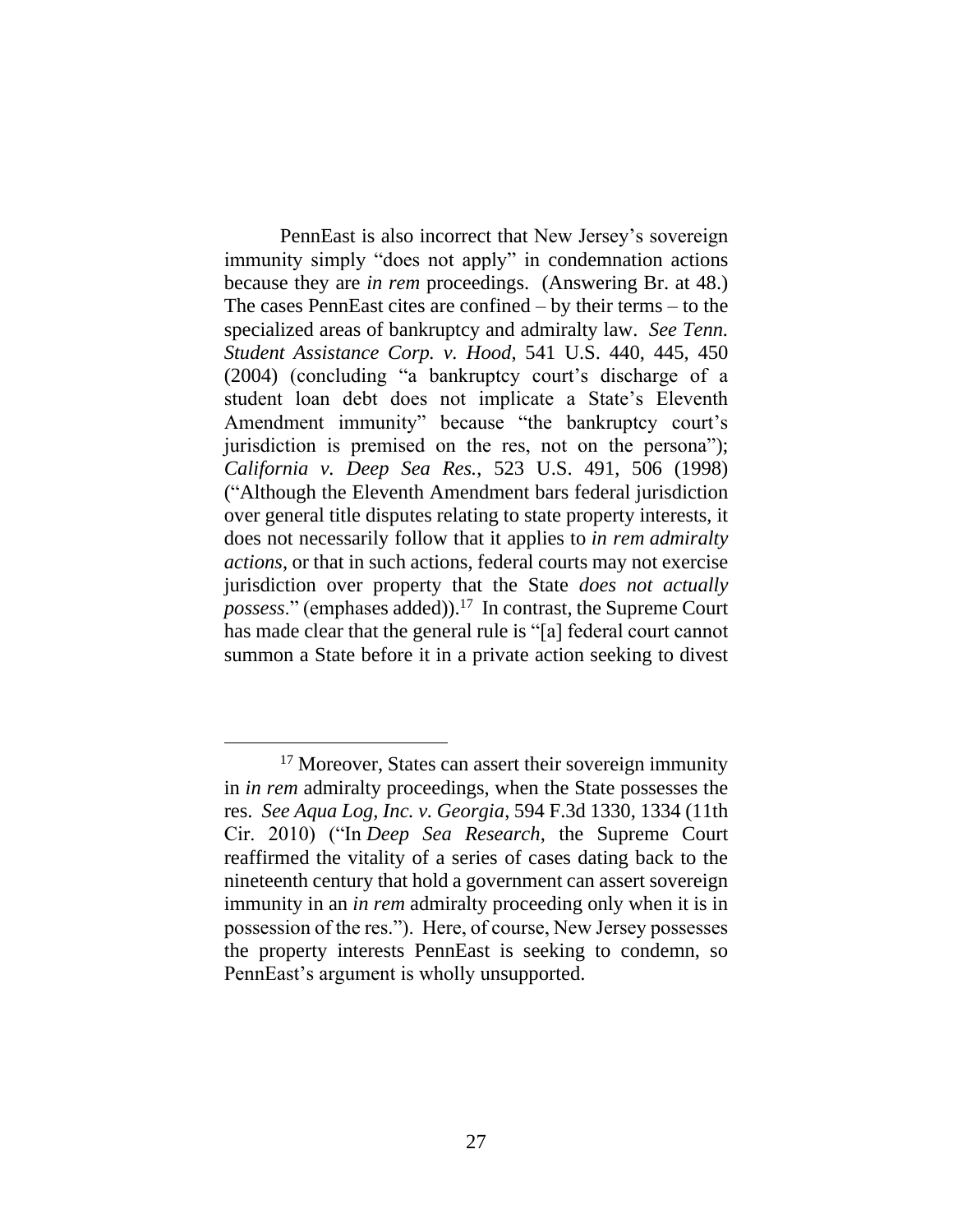the State of a property interest."<sup>18</sup> *Idaho v. Coeur d'Alene Tribe of Idaho*, 521 U.S. 261, 289 (1997) (O'Connor, J., concurring). And the Supreme Court has consistently recognized that sovereigns can assert their immunity in *in rem* proceedings in which they own property. *Cf. Minnesota v. United States*, 305 U.S. 382, 386-87 (1939); *see also Fla. Dep't of State v. Treasure Salvors, Inc.*, 458 U.S. 670, 699 (1982)

<sup>18</sup> PennEast argues that *Coeur d'Alene*, in which the Supreme Court held that a tribe's suit was barred by Eleventh Amendment immunity, does not show New Jersey is entitled to sovereign immunity because, in *Coeur d'Alene*, a state forum was available, the tribe was effectively seeking a "determination that the lands in question are not even within the regulatory jurisdiction of the State[,]" and submerged lands were at issue, a "unique" type of property under the law. (Answering Br. at 39 (quoting *Coeur d'Alene*, 521 U.S. at 282- 83).) But those facts were only important for determining whether the tribe could bring suit pursuant to *Ex parte Young*, 209 U.S. at 155-56, which allows suits against state officials for injunctive relief. *Coeur d'Alene*, 521 U.S. at 281-83. The facts PennEast relies on had nothing to do with the general rule that the Eleventh Amendment applies when a State's property is at issue. *See Coeur d'Alene*, 521 U.S. at 281-82 ("It is common ground between the parties … that the Tribe could not maintain a quiet title suit against Idaho in federal court, absent the State's consent. The Eleventh Amendment would bar it.); *id.* at 289 ("The Tribe could not maintain a quiet title action in federal court without the State's consent, and for good reason: A federal court cannot summon a State before it in a private action seeking to divest the State of a property interest." (O'Connor, J., concurring)).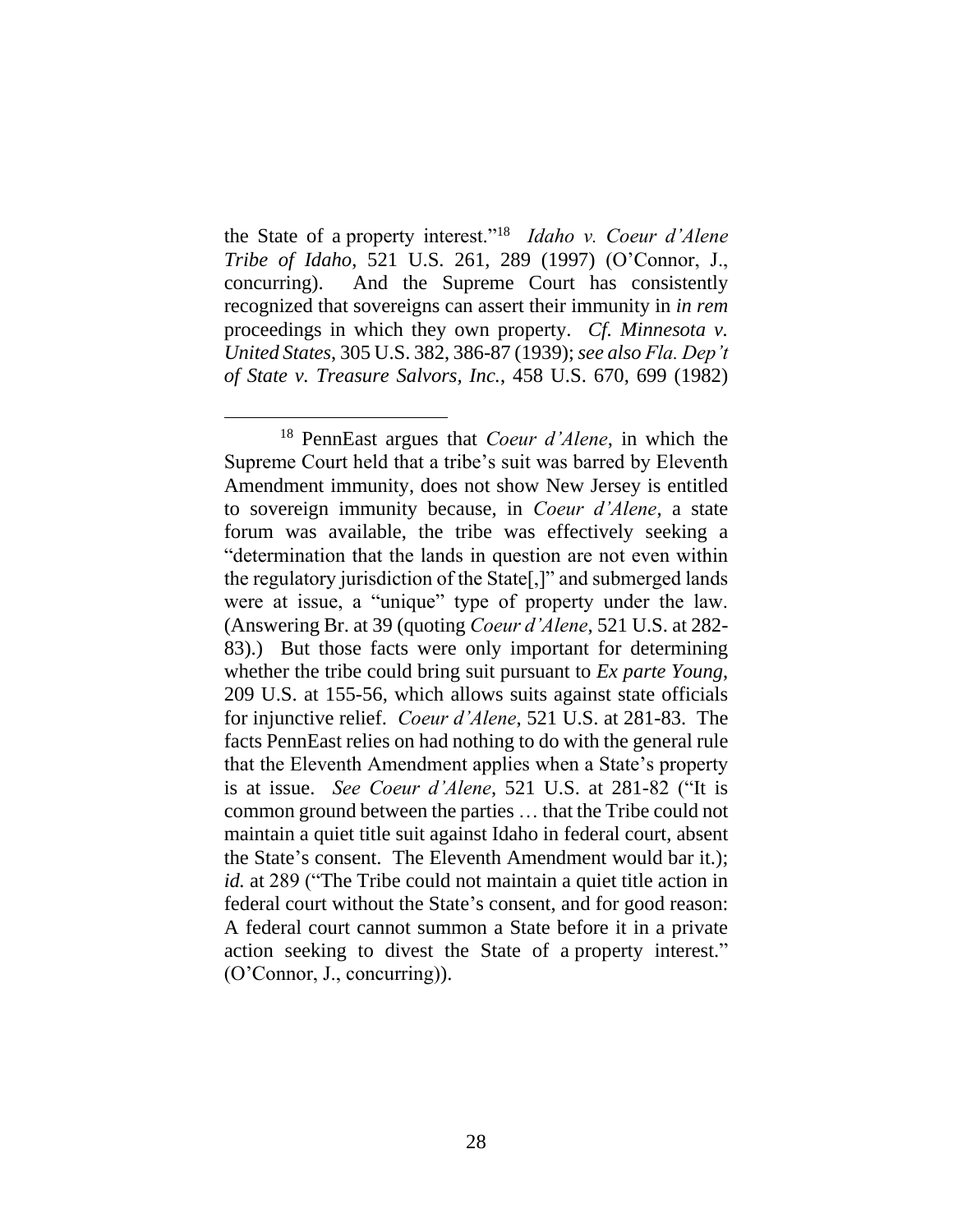(plurality). New Jersey's sovereign immunity remains very much a concern in these *in rem* proceedings.<sup>19</sup>

<sup>19</sup> The only support for PennEast's position is *Islander East Pipeline Co. v. Algonquin Gas Transmission Co.*, 102 FERC ¶ 61054 (Jan. 17, 2003). In that final order, FERC concluded that the Eleventh Amendment "has no significance" for condemnation actions under the NGA because those suits are not "suit[s] in law or equity" against a State. *Id.* ¶ 61132. FERC's conclusion is an outlier and one that was reached with little, if any, analysis. More importantly, it is flatly wrong. FERC did not deign to explain what type of suit a condemnation action under the NGA is, if not a suit at law or equity. And the drafters of the Eleventh Amendment evidentially meant that term to be all-encompassing. *See Alden*, 527 U.S. at 721 ("Each House spent but a single day discussing the [Eleventh] Amendment, and the vote in each House was close to unanimous. All attempts to weaken the Amendment were defeated." (citations omitted)); *see also id.*  at 722 ("The text and history of the Eleventh Amendment also suggest that Congress acted not to change but to restore the original constitutional design. Although earlier drafts of the Amendment had been phrased as express limits on the judicial power granted in Article III, the adopted text addressed the proper interpretation of that provision of the original Constitution[.]" (citations omitted)). In any event, condemnation suits have historically been understood as suits in law. *See City of Monterey v. Del Monte Dunes at Monterey, Ltd.*, 526 U.S. 687, 710 (1999) ("Just compensation [for a taking] … differs from equitable restitution…. As its name suggests, … just compensation is, like ordinary money damages, a compensatory remedy."); *Kohl*, 91 U.S. at 376 ("The right of eminent domain always was a right at common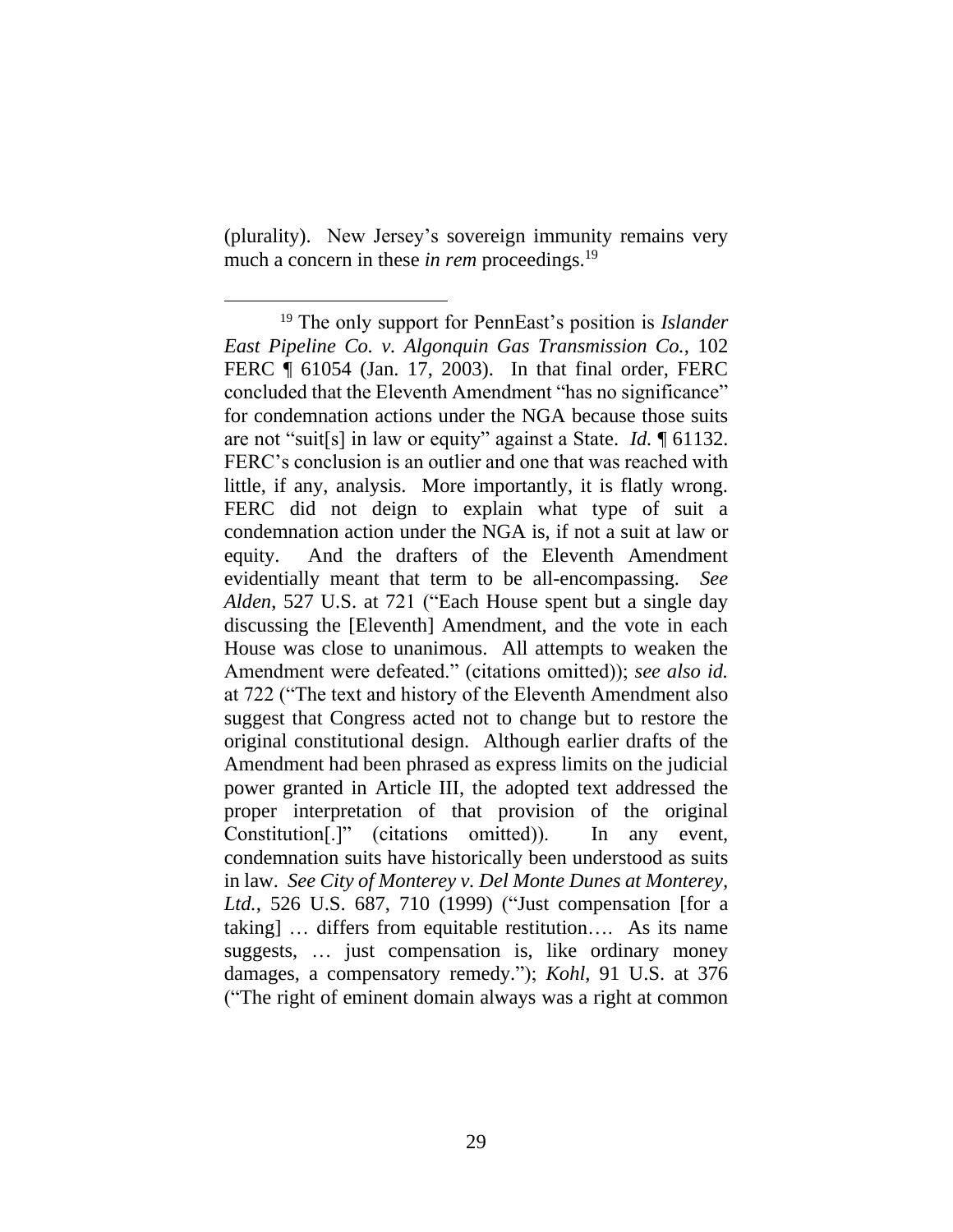Like the Supreme Court, our sister circuits, and the district court in *Sabine*, we are thus left in deep doubt that the United States can delegate its exemption from state sovereign immunity to private parties. But we need not definitively resolve that question today because, even accepting the "strange notion" that the federal government can delegate its exemption from Eleventh Amendment immunity, *Blatchford*, 501 U.S. at 786, nothing in the NGA indicates that Congress intended to do so. "As a first inquiry, we must avoid deciding a constitutional question if the case may be disposed of on some other basis." *Doe v. Pa. Bd. of Prob. & Parole*, 513 F.3d 95, 102 (3d Cir. 2008).

Recall that congressional intent to abrogate state sovereign immunity must be "unmistakably clear in the language of the statute." *Blatchford*, 501 U.S. at 786 (citation omitted); *see also United States v. Carmack*, 329 U.S. 230, 243 n.13 (1946) (explaining that statutes granting eminent domain power to non-governmental actors "do not include sovereign powers greater than those expressed or necessarily implied, especially against others exercising equal or greater public powers" and that "[i]n such cases the absence of an express grant of superiority over conflicting public uses reflects an absence of such superiority"). If delegation were a possibility, one would think some similar clarity would be in order. But the NGA does not even mention the Eleventh Amendment or state sovereign immunity. Nor does it reference "delegating" the federal government's ability to sue the States. It does not

law."). We are therefore unpersuaded by FERC's decision and owe it no deference.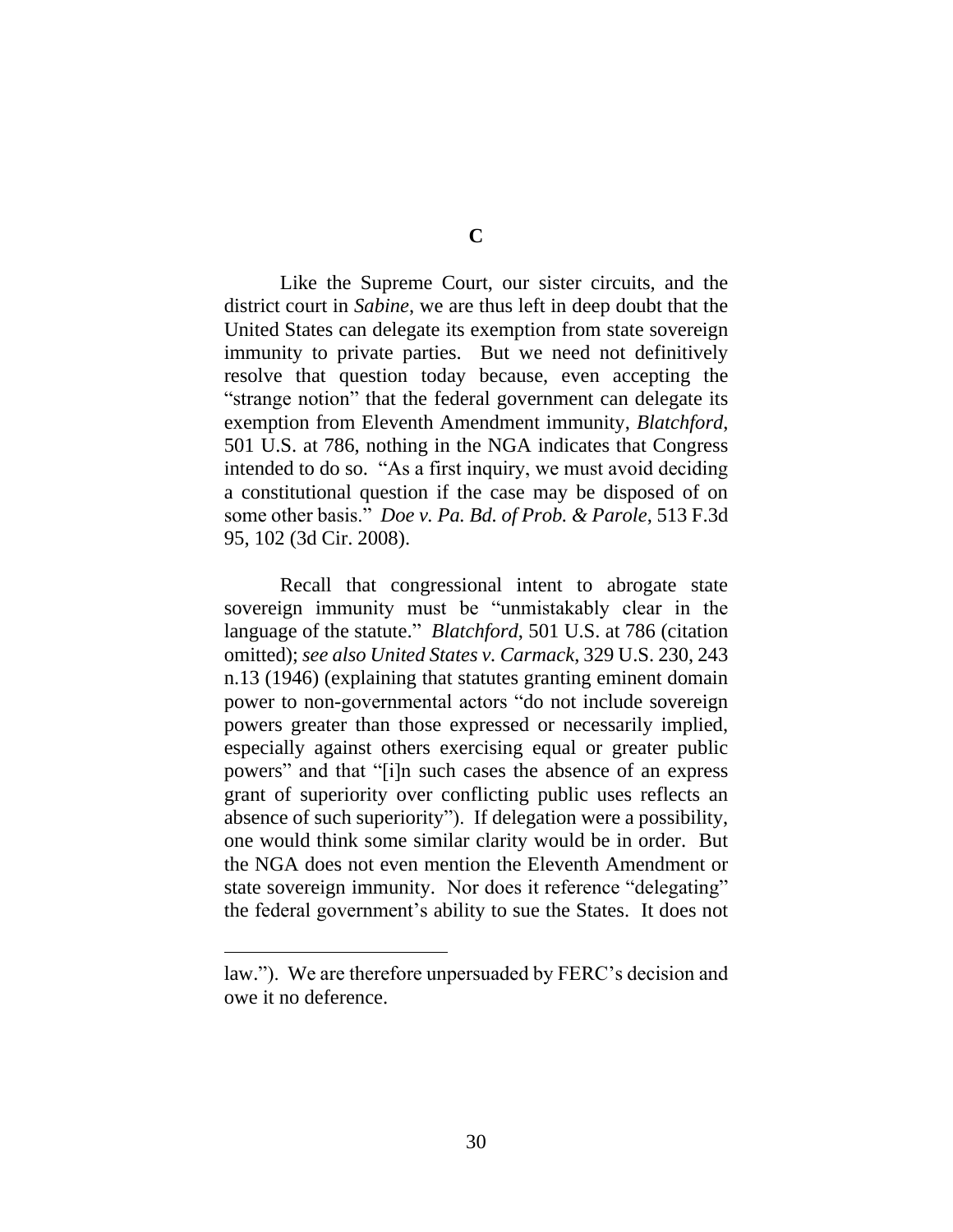refer to the States at all. If Congress had intended to delegate the federal government's exemption from sovereign immunity, it would certainly have spoken much more clearly. *Cf. Dellmuth*, 491 U.S. at 232 (rejecting the argument that a statute's frequent references to the States were clear enough to abrogate sovereign immunity); *Guerrero-Sanchez v. Warden York Cty. Prison*, 905 F.3d 208, 223 (3d Cir. 2018) (explaining courts must "assume that Congress does not intend to pass unconstitutional laws" given the "cardinal principle of statutory interpretation that when an Act of Congress raises a serious doubt as to its constitutionality, courts will first ascertain whether a construction of the statute is fairly possible by which the question may be avoided" (citation and alterations omitted)). And while the NGA confers jurisdiction where the amount in controversy exceeds \$3,000, "it would be quite a leap" to infer from that "grant of jurisdiction the delegation of the federal government's exemption from the Eleventh Amendment." *Sabine*, 327 F.R.D. at 141. In short, nothing in the text of the statute even "remotely impleseddelegation[.]" *Blatchford*, 501 U.S. at 786.

Despite that, PennEast contends that, because the NGA does not differentiate between privately held and State-owned property, Congress intended to make *all* property subject to a Certificate-holder's right of eminent domain. The company also argues that the NGA is best understood in light of its legislative history and purpose, as well as by comparing the NGA to two other condemnation statues, both of which include explicit carve-outs for property owned by States. Whatever the force of those arguments – and it is slight, at best<sup>20</sup> – it does not

<sup>20</sup> As for the legislative history, it demonstrates that Congress intended to give gas companies the federal eminent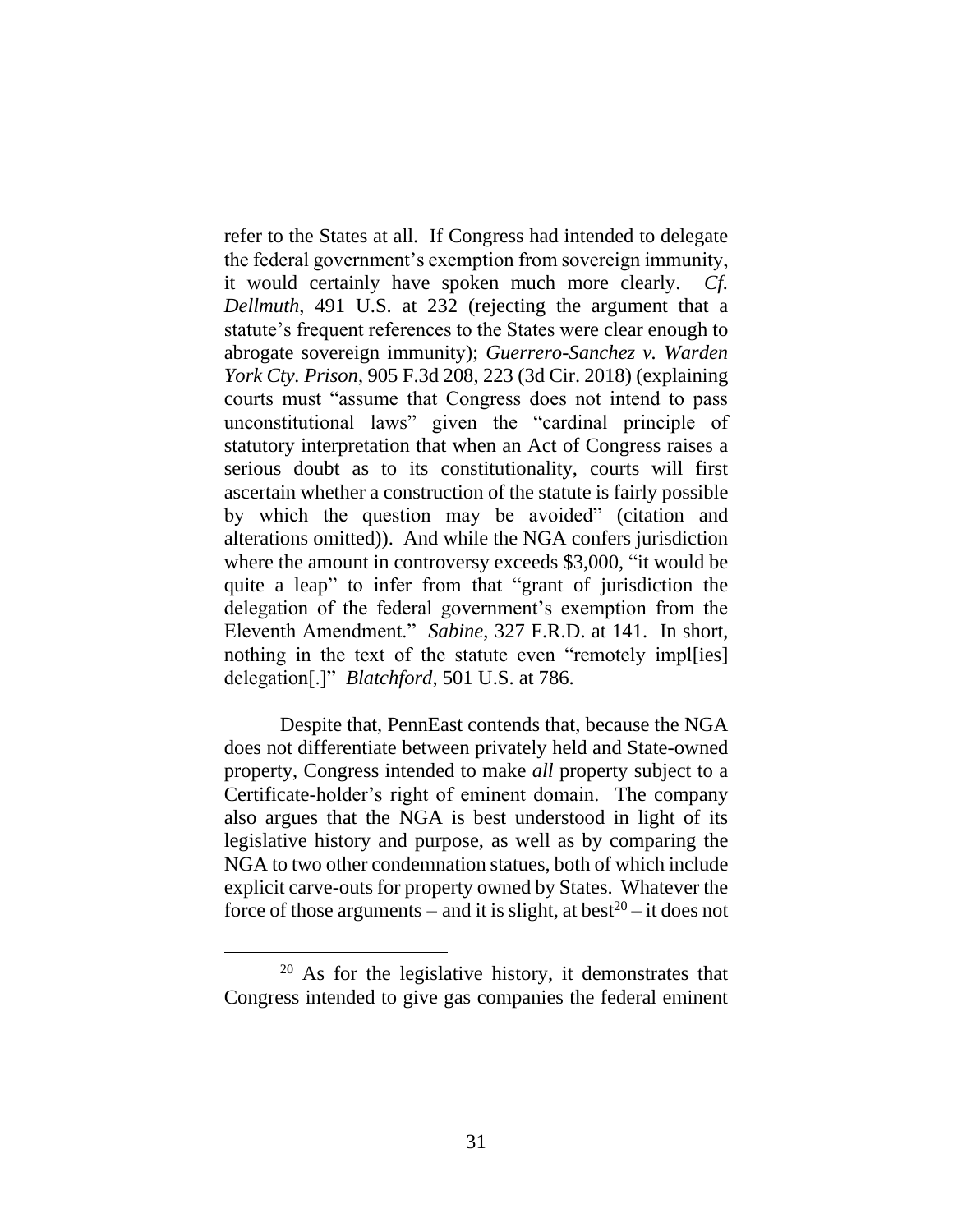domain power. *See* S. Rep. No. 80-429, at 2-3 (1947) (discussing need to grant natural gas companies the right of eminent domain to ensure the construction of interstate pipelines). But it says nothing about Congress's intent to allow suits against the States.

 $\overline{a}$ 

And, as one of the amici, the Niskanen Center, argues, the history of Eleventh Amendment jurisprudence explains the difference in language between the NGA and the two statutes PennEast cites, the Federal Power Act ("FPA"), 16 U.S.C. § 791a *et seq.*, and the statute authorizing Amtrak to exercise eminent domain over property necessary to build rail lines, 49 U.S.C.  $\S$  24311(a) (the "Amtrak Act"). When Congress passed the NGA and 15 U.S.C. § 717f(h), in 1938 and 1947, respectively, Congress "was legislating under the consensus that it could not abrogate states' Eleventh Amendment immunity pursuant to the Commerce Clause[.]" (Niskanen Br. at 14.) Because of that, there was no reason to include a carve-out for State-owned property. *See Union Gas*, 491 U.S. at 35 (Scalia, J., concurring in part and dissenting in part) ("It is impossible to say how many extant statutes would have included an explicit preclusion of suits against States if it had not been thought that such suits were automatically barred.").

Then came *Union Gas*, which permitted Congress to abrogate state sovereign immunity pursuant to its Commerce powers. *Id.* at 23 (plurality opinion). Seven years later, however, in *Seminole Tribe*, the Supreme Court overruled *Union Gas* and affirmed that Congress can only abrogate state sovereign immunity pursuant to the Fourteenth Amendment. *Seminole Tribe*, 517 U.S. at 65-66.

The FPA and Amtrak Act, however, "were enacted or amended during [the] eight-year period" between *Union Gas*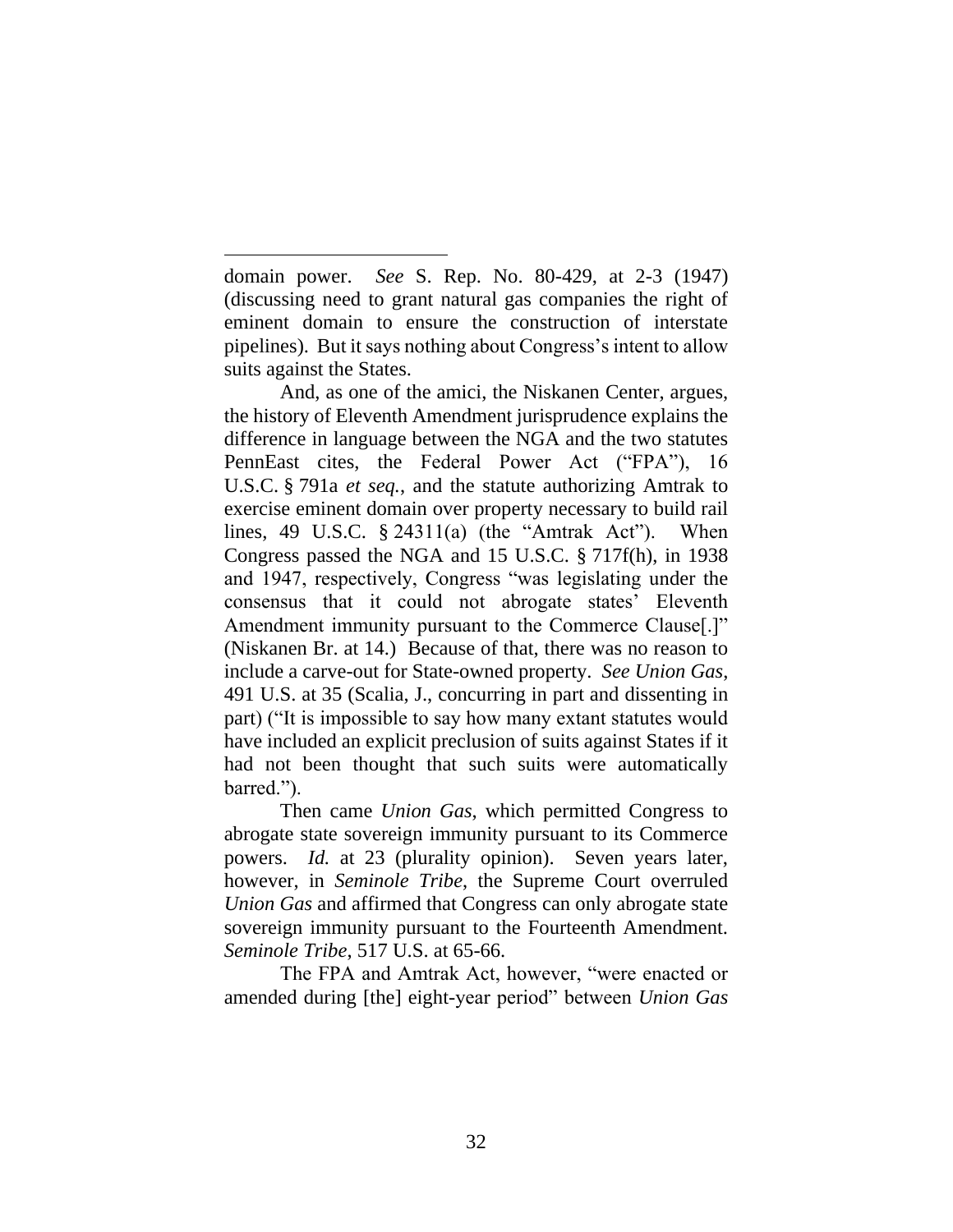change the text of the statute. In the absence of any indication in the text of the statute that Congress intended to delegate the federal government's exemption from state sovereign immunity to private gas companies, we will not assume or infer such an intent. That is to say, we will not assume that Congress intended – by its silence – to upend a fundamental aspect of our constitutional design. *Cf. King v. Burwell*, 135 S. Ct. 2480, 2494 (2018) (rejecting a proposed interpretation of a statutory scheme because "[i]t is implausible that Congress meant the Act to operate in this manner"); *Guerrero-Sanchez*, 905 F.3d at 223 (explaining doctrine of constitutional avoidance). Accordingly, we hold that the NGA does not constitute a delegation to private parties of the federal government's exemption from Eleventh Amendment immunity.<sup>21</sup>

## **D**

PennEast warns that our holding today will give States unconstrained veto power over interstate pipelines, causing the industry and interstate gas pipelines to grind to a halt – the precise outcome Congress sought to avoid in enacting the NGA. We are not insensitive to those concerns and recognize that our holding may disrupt how the natural gas industry,

and *Seminole Tribe*, a time during which Congress was careful to address state sovereign immunity when drafting legislation. (Reply Br. at 12.) Given that context, the lack of similar language in the NGA is not as persuasive of PennEast's point as the company would like.

 $21$  Because we hold that New Jersey is entitled to Eleventh Amendment immunity from these suits, we need not address the State's alternative arguments.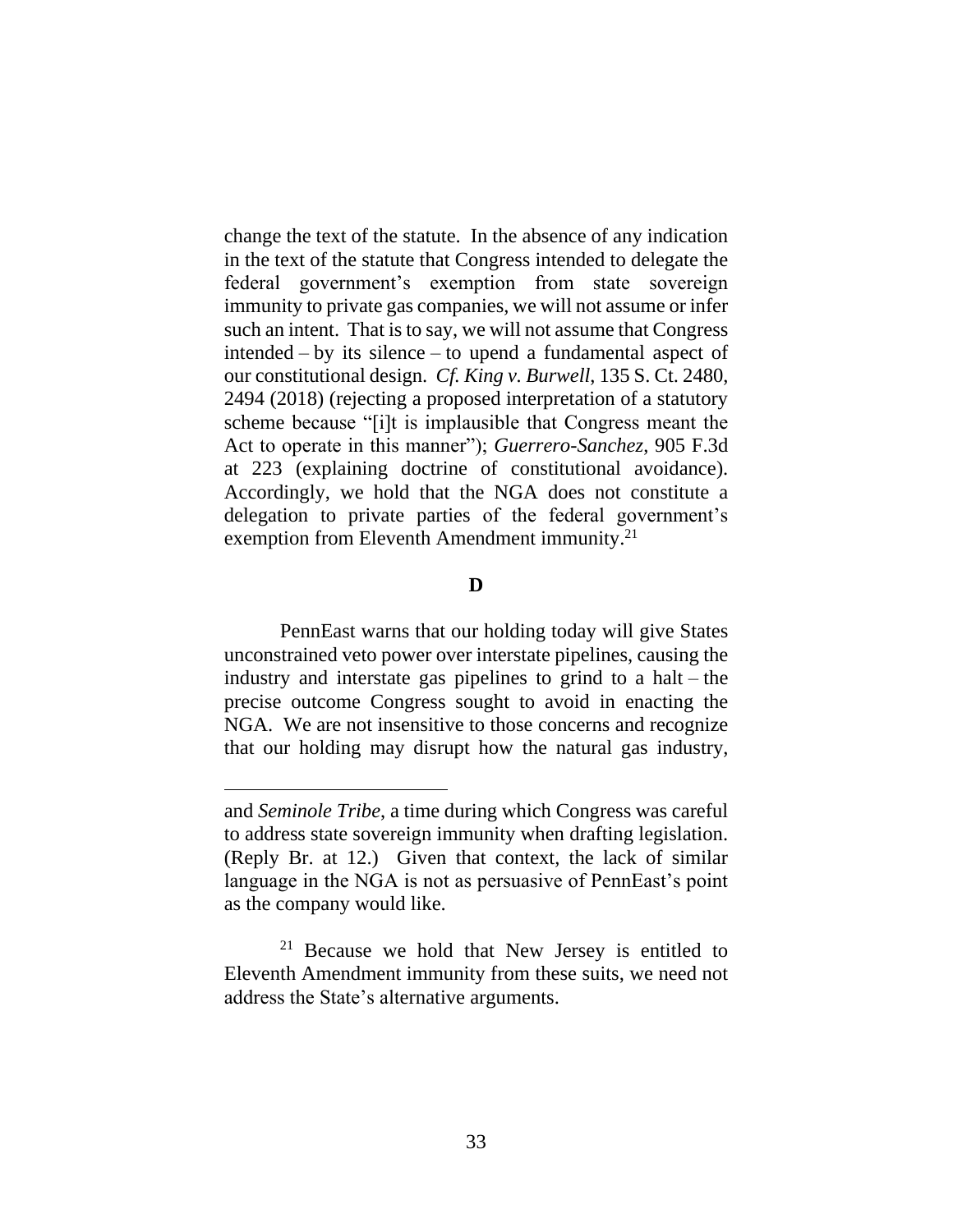which has used the NGA to construct interstate pipelines over State-owned land for the past eighty years, operates.

But our holding should not be misunderstood. Interstate gas pipelines can still proceed. New Jersey is in effect asking for an accountable federal official to file the necessary condemnation actions and then transfer the property to the natural gas company. *Cf. Kelo v. City of New London*, 545 U.S. 469, 480 (2005) (discussing how broadly the Supreme Court has defined "public purpose" under the Takings Clause). Whether, from a policy standpoint, that is or is not the best solution to the practical problem PennEast points to is not our call to make. We simply note that there is a work-around.

PennEast protests that, because the NGA does not provide for FERC or the federal government to condemn the necessary properties, the federal government cannot do so. But one has to *have* a power to be able to delegate it, so it seems odd to say that the federal government lacks the power to condemn state property for the construction and operation of interstate gas pipelines under the NGA. In any event, even if the federal government needs a different statutory authorization to condemn property for pipelines, that is an issue for Congress, not a reason to disregard sovereign immunity. To be sure, such a change would alter how the natural gas industry has operated for some time. But that is what the Eleventh Amendment demands.

#### **IV. CONCLUSION**

Accordingly, we will vacate the District Court's order insofar as it condemns New Jersey's property interests and grants preliminary injunctive relief with respect to those